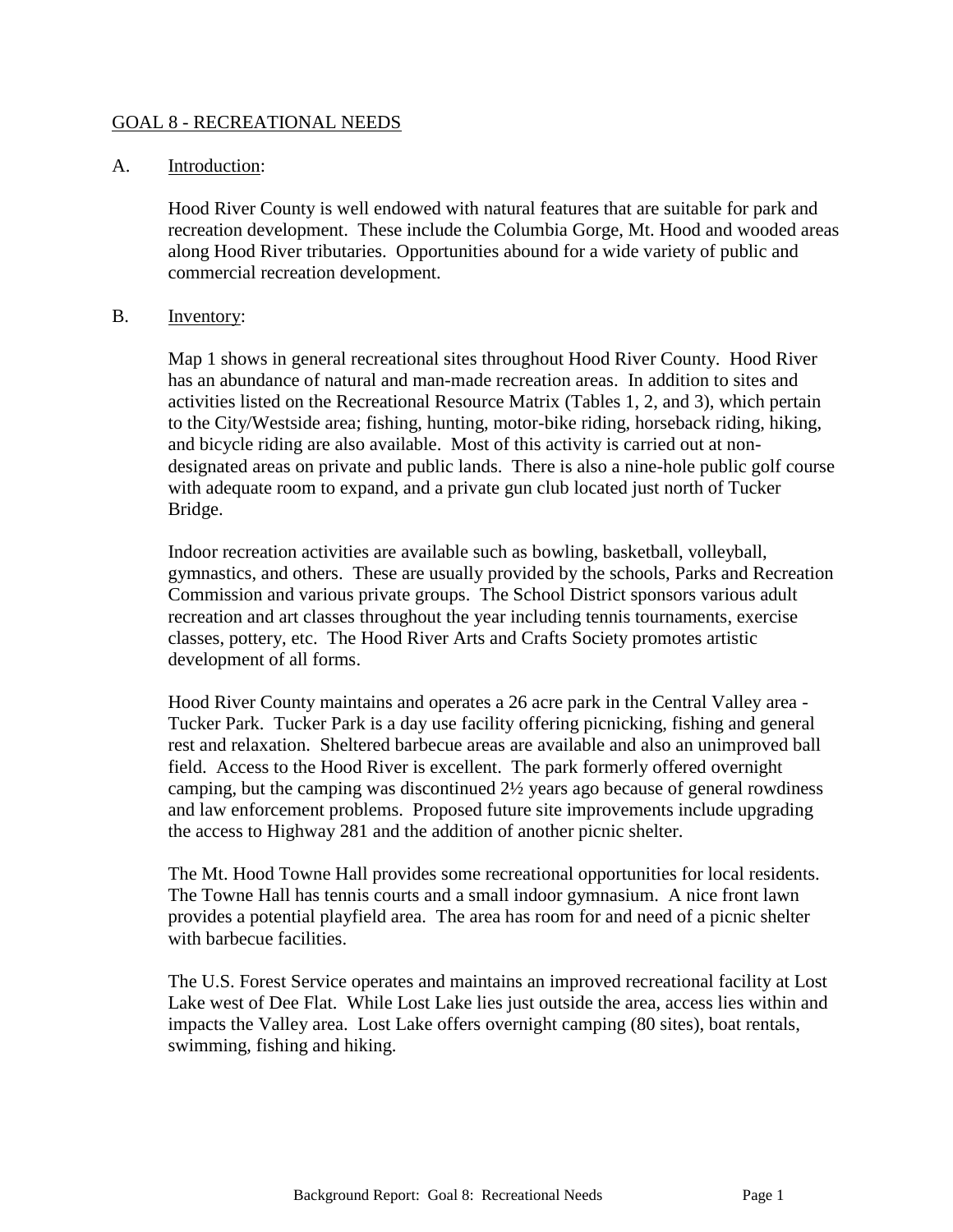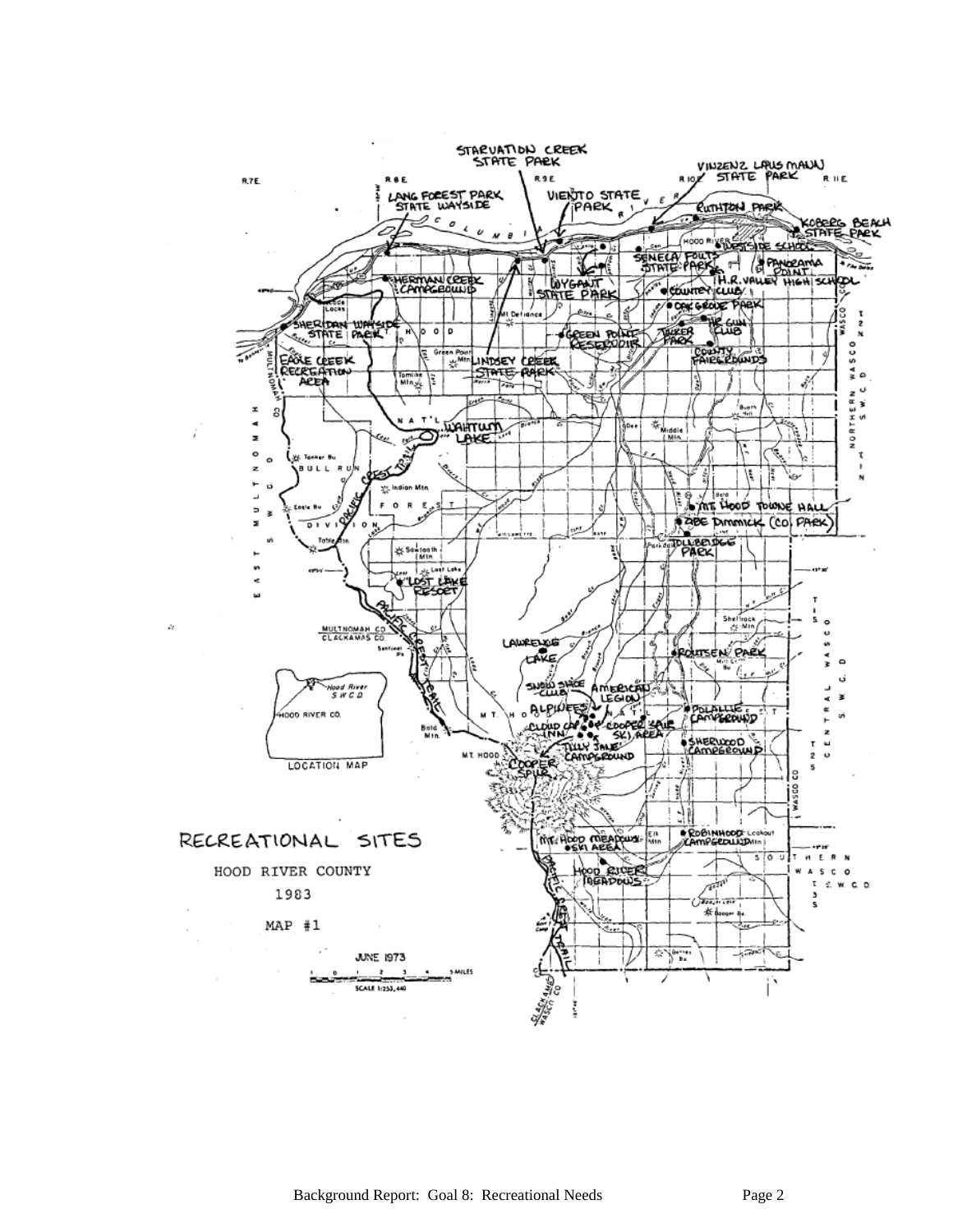|--|--|

| CHARACTERIOTEO<br>ISITE                       |           | PICHIC TRASH | MAKING TABLES COMMERCE BEACH |    | <b>SIGN</b> | <b>IN ST</b><br>Epsimiti Romo | <b>REST-</b> | <b>CODE:</b><br>. Frr | MALL<br> FIELD | PIT. | LOWN | <b>HOPAGE TEMPIN DOWNTON</b><br><b>COUNT</b> | <b>BOWNS</b>       |   | THEY.<br>∕∲met     | $0 + 2 + 1$<br><b>Bust</b><br><b>BACK</b> | <b>VIEW-</b><br><b>TOM-TO</b> | HARAH USA<br><b>ANCH</b> | $\frac{1}{2}$                               | $\sim$<br><b>PEAN</b>                     | USEA.<br><b>DRAH</b>                      | 大学<br>(AUCI) | <b>RECREATIONAL</b>                                                                                     |  |
|-----------------------------------------------|-----------|--------------|------------------------------|----|-------------|-------------------------------|--------------|-----------------------|----------------|------|------|----------------------------------------------|--------------------|---|--------------------|-------------------------------------------|-------------------------------|--------------------------|---------------------------------------------|-------------------------------------------|-------------------------------------------|--------------|---------------------------------------------------------------------------------------------------------|--|
| <b>HR IncLe LEADS</b><br><b>MALL FIELD</b>    |           |              |                              | 9  | 0           |                               |              |                       | Ç              |      |      | ٥                                            |                    |   | J.                 | 0,                                        | 9                             |                          | снио<br>АРАТ                                | FOOT<br><b>BICYALL</b><br><b>AVTO</b>     | conductor<br><b>КС ОНЪОРНОСО</b>          | 82           | <b>RESOURCE</b>                                                                                         |  |
| WILSON PARK<br>art keisy                      |           | ◓            | ●∕                           |    | ٥           | 0,                            |              |                       |                | in a |      | 8                                            |                    |   | ⊙                  | ∘                                         | 9                             | 0                        | ርሐነመ<br>YOUNG<br>ADULT                      | Fuet<br><b>bune #</b><br>Auto             | NEIGHboRnach<br><b>CONTIGRATION</b>       | 12           | MATRIX<br>JANUARY 1917                                                                                  |  |
| SCHOOL TARK<br>PARK & EGGENE                  | 2         |              |                              |    |             | ۹.<br>΄2                      |              |                       |                |      |      | ⇨                                            |                    |   |                    | 0<br>'3                                   |                               |                          | <b>LHILD</b><br>eitum<br>ANAT               | Ref<br>Bichoz<br>欧木                       | <b>CONFIDENTY</b><br><b>NETERRORHOOD</b>  | 1.4          | LEGEND                                                                                                  |  |
| LIBRARY PARK<br>STATE STREET                  |           |              | O,                           | ፆ  | е,          |                               |              | - 1                   | a.             |      |      | C                                            | $\left( \ \right)$ |   | ℀                  | ◓<br>э                                    | 0                             | 0                        | <b>ADAT</b><br><b>CHLD</b>                  | Forn<br>Auto<br><b>DOM:LE</b>             | <b>CONNUMITY</b><br><b>PICTOHELLONICO</b> | .5           | TABLE<br><b>UNAVAILABLE</b>                                                                             |  |
| MAY STREET<br>ELEMENT, SCRODL                 | ♦         |              |                              |    |             | c,                            |              |                       | $\frac{1}{2}$  |      | U    | ి                                            |                    |   |                    | $\ddot{\mathcal{D}}_1$                    |                               |                          | <b>ChiLO</b><br><b>ADOLT</b><br><b>KAIN</b> | <b>Roof</b><br>日内以上<br>A30                | <b>CONTINUESTY</b><br><b>HEIGHGERHOOD</b> | 27           | $\mathbf{H}$<br>اعوا<br>-AVAILADLE                                                                      |  |
| ELIOT PARK<br><b>INCOME CADER</b>             |           |              |                              |    |             |                               |              |                       |                |      |      | L.                                           |                    |   | Ο,<br>$\mathbf{3}$ |                                           |                               | 0                        |                                             | <b>BOALE</b><br>Auto<br><b>POT</b>        | 7                                         | 27.3         | 1⊀∣− OGALITY RATING<br>1-6000 CONDITION                                                                 |  |
| <b>BUTHOH PARK</b><br>WESTCLIFF DANE          | e         | e,           | е                            |    | 9.          |                               | ۰,           |                       |                | ⊂    |      |                                              |                    |   | O,                 |                                           | ◓                             | ۰,<br>$\mathbf{z}$       | <b>ADUX</b><br>CHLD.                        | <b>AUGUS</b><br>huxa£<br><b>RXIT</b>      | <b>REGIONAL</b><br><b>COMMUNITY</b>       | 4.6          | 2-FRIR CONDITION<br>3 ROOR COMPITION<br>USER ASE GROUP                                                  |  |
| WESTER OF<br><b>ELECTRITICAL</b> Y<br>SCHOOL- | O,        |              | 0                            |    |             | 0,                            |              |                       |                |      |      | Ξ.                                           |                    |   |                    | Ç                                         | U,                            |                          | م الن<br><b>YOUNG</b><br>تعمد               | <b>MAGE</b><br><b>POOT</b><br><b>Auto</b> | ME an total cop<br><b>COMMUNITY</b>       | 12.0         | YOUNG - AGES D-S YEARS<br><b>CHILD -</b><br>$6 - 17 - 17$<br>$\mathbf{u}$<br><b>184 OVER</b><br>APJLT - |  |
| <b>K. WHALET</b><br>hian School               | Θ,<br>∕ ז |              | ್ರ                           | c, |             |                               |              |                       | 0,             |      |      |                                              |                    |   |                    | e,                                        | U,                            | Э,                       | www<br><b>ADOLF</b>                         | AUTO<br>PUOT<br><b>BICKGLE</b>            | <b>COMMUNITY</b><br>houghborhood.         | 15.0         | USER AGE GROUP<br>ACCESS MEANS A                                                                        |  |
| CAA CANE<br><b>PARK</b>                       | ౚఀ<br>72  |              |                              |    | 61          | ◓                             |              | - 1                   | $\frac{1}{2}$  | ۰.   |      |                                              |                    |   |                    | Ο,                                        |                               |                          | 1006<br>CHILD<br><b>ADULT</b>               | <b>AUTO</b><br>5004<br>FooT               | Contrumity<br>NEIGHEANN 20D               | 2            | UNER ORGANI<br>- LISTED BY RANK ORDER<br><b>PARK SIZE IS GIVEN IN ACPES</b>                             |  |
| PANCRATIA<br><b>DONT RABS.</b>                | Ō,        | e,           | e,                           |    | c           |                               | c            |                       |                |      |      | Ι.                                           |                    |   | ×,                 |                                           | ●                             |                          | ADIAT<br><b>CHILD</b>                       | AUTO<br><b>NON-E</b>                      | <b>RESION AL</b><br>COMMUNITY             | 15.0         |                                                                                                         |  |
| KORGRO SINTE<br>PARK.                         | ¢,        | 0            | 0,                           |    | 0,          |                               | J            |                       |                |      |      | ( ⊺                                          |                    | е | ∾                  | Ç                                         | U                             |                          | <b>Abud</b><br><b>CHILD</b>                 | <b>AUTO</b>                               | REGIONAL<br><b>LOY'N NITY</b>             | 399          |                                                                                                         |  |
| Fout 5<br><b>STATE PARK</b>                   |           |              |                              |    |             |                               |              |                       | UNDEVELOPED    |      |      |                                              |                    |   |                    |                                           |                               |                          |                                             |                                           |                                           | 40.0         | A ANNING DELAMENTE.<br>Hood myer equivy<br><b>FROMAD INC.</b>                                           |  |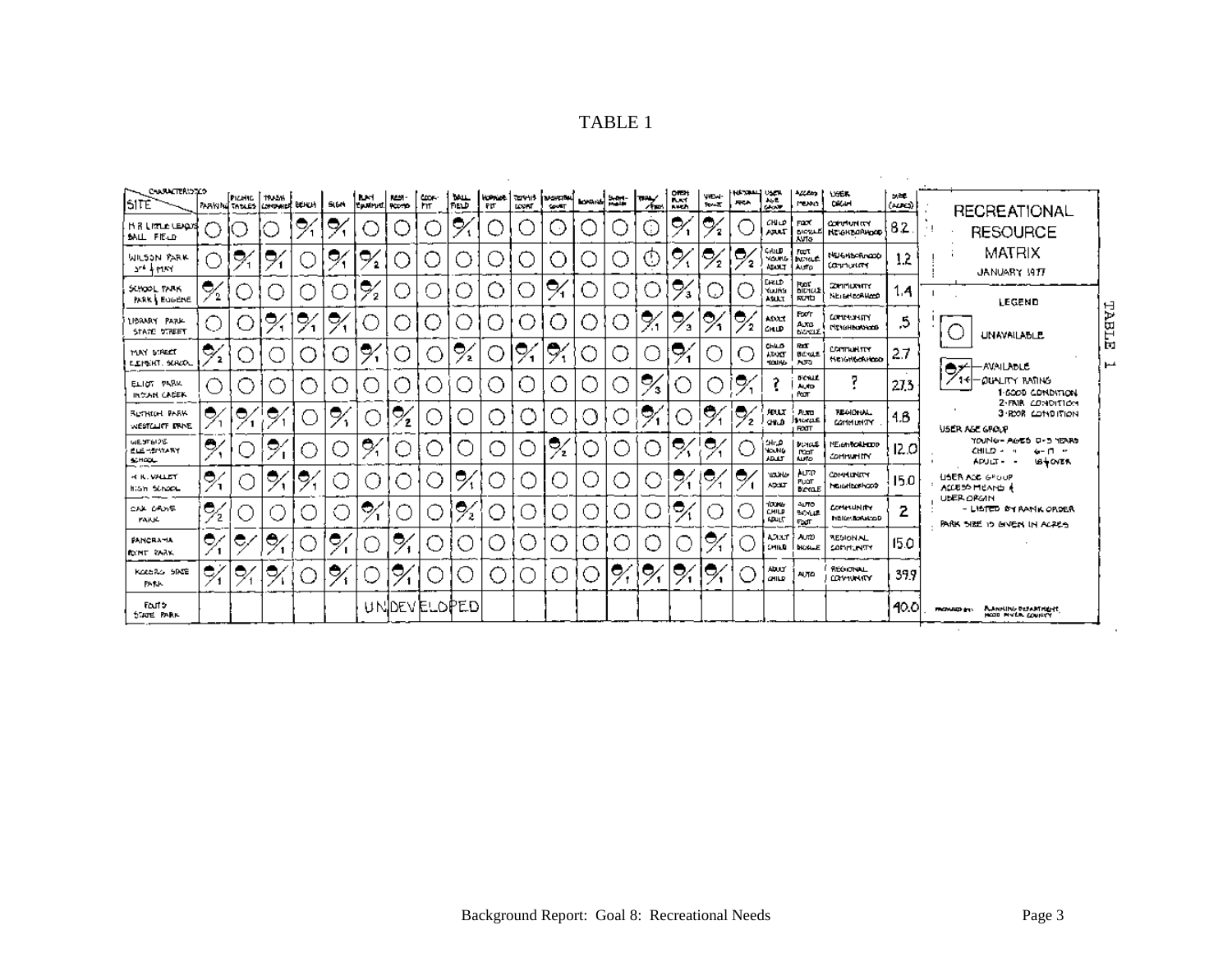| <b>CHARPOTER-T</b><br>sant's<br>SITE             | <b>PARKING</b>        | <b>NONE</b><br>TAN LO | Titud<br><b>CONTRACT</b> | <b>MONA</b> | <b>CALLES</b>           | <b>DAY</b><br>leasand team | per. | ladretr<br>H <sub>K</sub> | <b>MIL</b><br>FIELD | <b>WALKS</b><br>PT. | l roms<br><b>COME</b> | MARCI-<br><b>BALL</b><br>COUFF | 120000          | <b>BART</b><br><b>CANG</b> | $\cdot$ $\cdot$<br>TRAL/<br>PATH. | ORCH<br><b>Build</b><br><b>AVEA</b> | <b>Nigel-</b><br><b>RIMT</b> | <b>NATION</b><br><b>AREA</b> | <b>UKLA</b><br>ano.<br>Graz                  | l Autom<br><b>Portis</b>                    | <b>Dick</b><br><b>OK IN</b>                                          | <b>AREA</b><br>有限量 | <b>RECREATIONAL</b>                                                                 |                          |                                                        |
|--------------------------------------------------|-----------------------|-----------------------|--------------------------|-------------|-------------------------|----------------------------|------|---------------------------|---------------------|---------------------|-----------------------|--------------------------------|-----------------|----------------------------|-----------------------------------|-------------------------------------|------------------------------|------------------------------|----------------------------------------------|---------------------------------------------|----------------------------------------------------------------------|--------------------|-------------------------------------------------------------------------------------|--------------------------|--------------------------------------------------------|
| 13* 4 DAK<br><b>PARK</b>                         | $\frac{1}{2}$         | c                     | P,                       | Q           |                         |                            |      | $\mathcal{L}$             |                     |                     |                       |                                |                 |                            |                                   | 0<br>2                              | Q                            |                              | <b>TOUNG</b><br><b>CHILD</b><br>Abull        | Foot:<br><b>BIOKLE</b><br>Auto              | NELSKOP ROD<br><b>COMPARITY</b>                                      | 5.                 | <b>RESOURCE</b><br><b>MATRIX</b>                                                    |                          |                                                        |
| MORRISON<br><b>TANK</b><br>WISCO & UNITED        | ę,                    |                       |                          |             | ◡                       |                            |      | $\mathbf{L}$              |                     |                     |                       |                                |                 |                            | 0                                 | U,                                  | ◡                            | Ο,                           | CHILD<br>POULD                               | AUTO.<br><b>BLYLL</b><br>Forty              | $\overline{r}$<br>5.5                                                |                    | JANUARY 1977                                                                        |                          |                                                        |
| <b>HANN PARK</b><br>COLOR D <sup>el</sup> B      |                       |                       | ∾                        | m           | Q<br>ъ                  | e,                         |      | 88                        |                     |                     |                       |                                |                 |                            |                                   | Q                                   |                              | ι.                           | <b>TOUNG</b><br><b>CHILD</b><br><b>ADJET</b> | <b>RXX</b><br><b>MOULE</b><br>AUTO          | <b>NEIGHBOURDED</b><br>CONTINUES                                     | 1,0                | <b>LEGEND</b>                                                                       |                          |                                                        |
| <b>COLLINS</b><br><b>ME10RIAL</b><br><b>BAPT</b> | ℀                     |                       | e                        |             | o                       | 9                          |      | - 1                       | Ō,                  | 0                   |                       |                                |                 | $\sim$                     | . .                               | e                                   |                              |                              | CHILD<br><b>ABLE</b>                         | AUTO<br>Ferral<br>lear                      | <b>CONTRIBUTY</b><br><b><i>INETCHINORINDO</i></b><br><b>LESMINAL</b> | 2.0                | TABLE<br><b>UNAVAILABLE</b>                                                         |                          |                                                        |
| <b>JACK SON</b><br><b>PERK</b>                   | $\tilde{\mathcal{A}}$ | U,                    | 0,                       |             | e                       | 0                          | U    | O,                        |                     |                     | - 1                   |                                |                 |                            |                                   | U                                   |                              | O,                           | ARXX<br><b>CILLE</b><br>Young                | <b>AUTO</b><br><b>DOMAIN</b><br><b>FOOT</b> | <b>CONTRUNITY</b><br><b>NEIGHBORKCOP</b>                             | 3.8                |                                                                                     | N<br><b>■プーAVAILAbLE</b> |                                                        |
| <b>MAY STREET</b><br>JB . WHEN SOMETIME          | 0,                    |                       |                          | e           |                         |                            |      |                           | ς.                  |                     | U                     | Ο,                             |                 |                            |                                   | 0                                   |                              |                              | CHILD<br><b>Abuz</b><br>Yourla               | <b>BICYCLE</b><br>Post<br><b>ALTO</b>       | <b>COMPROMITY</b><br>12<br>NEGREGIATO                                |                    |                                                                                     |                          | OUALITY RATING<br>1:6000 CONDITION<br>2-FAIR CONDITION |
| B <sup>*</sup> IroteLO<br><b>FARK</b>            |                       |                       |                          |             | - 1                     |                            |      |                           |                     |                     |                       | 2                              |                 | Ξ.                         |                                   | 0                                   |                              | U,                           | ZHILD.<br><b>Turk</b><br><b>ADAT</b>         | FOOT<br><b>BIKE</b><br>  Ame                | <b>MBUHBOULDD</b><br><b>COMMUNITY</b>                                | 12                 | 3-ROOR COMPITION<br>USER AGE GROUP                                                  |                          |                                                        |
| <b>WINANS RARK</b><br>34 SHERMAN                 |                       |                       |                          | ٥           | $\overline{\mathbf{Q}}$ |                            |      | - 1                       |                     |                     | r i                   |                                |                 |                            | O,                                | U,                                  | e                            | 0                            | <b>ADLLT</b><br>CHILD                        | FOUT<br><b>BICYCLE</b>                      | 2                                                                    | .5                 | YOUNG - AGED OF BITERRO<br>CHILD -<br>6-17 -<br>$\cdot$<br>ADULT-<br><b>1840YER</b> |                          |                                                        |
| <b>REST FUSANA</b><br><b>MAK</b>                 | 9                     | 0                     | 0                        |             |                         |                            | U,   | Q                         |                     |                     |                       |                                | 9               | J,                         | ಲ                                 | U                                   | Ξ.                           |                              | ADLI<br>ረ∺⊔⊔o                                | ALTO<br><b>DICTULE</b>                      | <b>LONWINGY</b><br><b>REGIONAL</b>                                   | 2.2                | USER AGE GROUP<br>ALLESS MEANS<br><b>USER ORGAN</b>                                 |                          |                                                        |
| HOOD RIVER<br><b>Rock_</b>                       | 9                     |                       | е                        |             | О,                      |                            | 0,   |                           |                     |                     |                       |                                |                 | Э                          |                                   |                                     |                              |                              | YOUNG<br><b>ADOUT</b><br><b>GHIVE</b>        | Auto<br><b>BETLE</b><br><b>POIT</b>         | <b>CONSTANT</b><br>THEIR BORNOOD<br><b>NEW JONAL</b>                 | $.5\,$             | - LISTED BY RANK ORDER<br>PARK SIZE IS GUILDI IN ALPES                              |                          |                                                        |
|                                                  |                       |                       |                          |             |                         |                            |      |                           |                     |                     |                       |                                |                 |                            |                                   |                                     |                              |                              |                                              |                                             |                                                                      |                    |                                                                                     |                          |                                                        |
|                                                  |                       |                       |                          |             |                         |                            |      |                           |                     |                     |                       |                                |                 |                            |                                   |                                     |                              |                              |                                              |                                             |                                                                      |                    |                                                                                     |                          |                                                        |
|                                                  |                       |                       |                          |             |                         |                            |      |                           |                     |                     |                       |                                | $\cdot$ $\cdot$ |                            |                                   |                                     |                              |                              |                                              |                                             |                                                                      |                    | A MHUNG PUMPING M<br><b>PHOTAPHOD DV:</b><br>르                                      |                          |                                                        |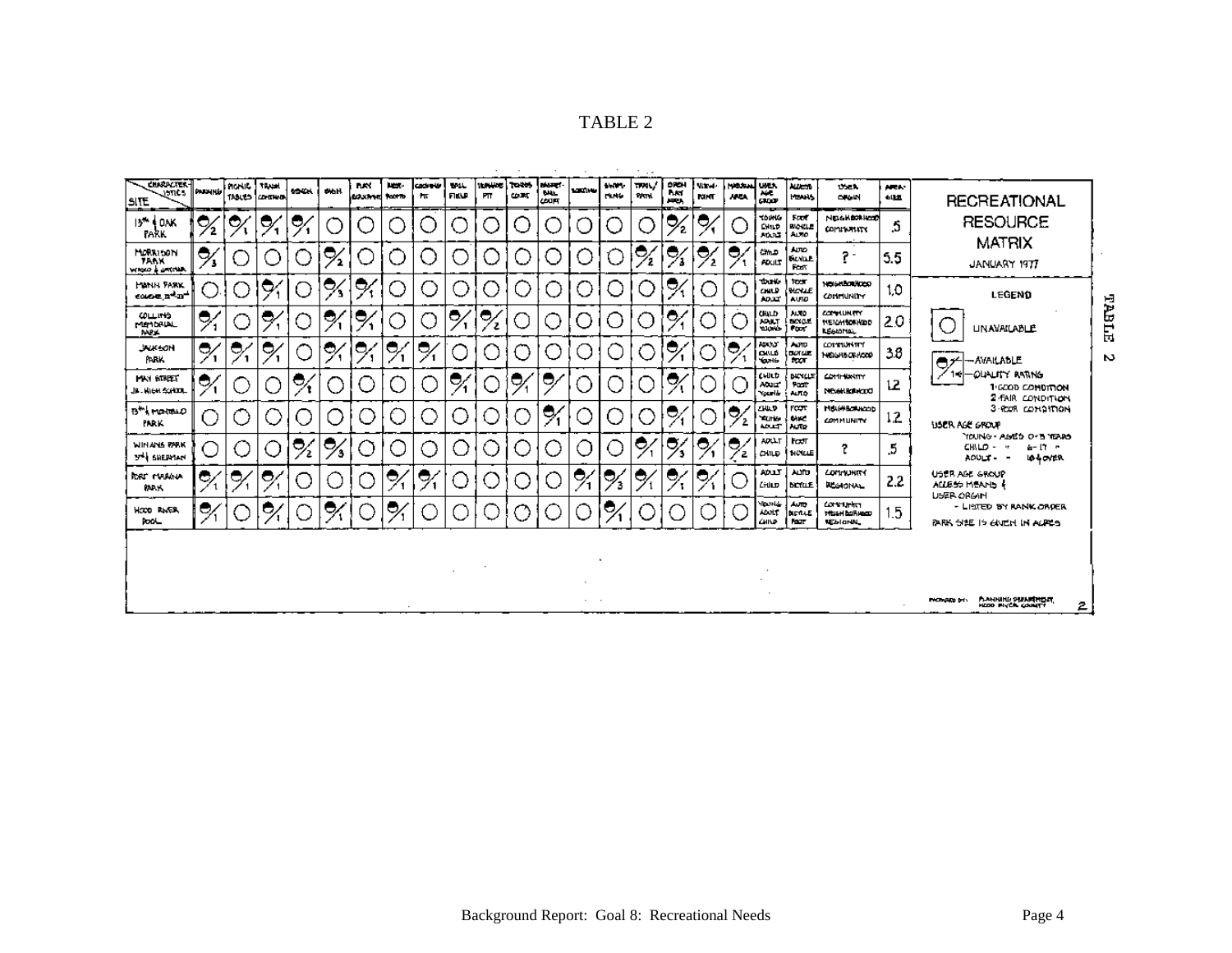## TABLE 3 EXISTING PARKS & RECREATION SITES City/Westside Area

| <b>PARK SITE</b>                                    | <b>COMMENTS, NEEDS</b>                                                                                                                                                                                                                                                                                                                                                                                                          |
|-----------------------------------------------------|---------------------------------------------------------------------------------------------------------------------------------------------------------------------------------------------------------------------------------------------------------------------------------------------------------------------------------------------------------------------------------------------------------------------------------|
| 13th & Oak Park                                     | - Needs berm and/or more shrub landscaping in NW corner to<br>reduce noise.<br>- Needs bark mulch or sawdust on exposed soils.                                                                                                                                                                                                                                                                                                  |
|                                                     | - Needs park name and sign of such.                                                                                                                                                                                                                                                                                                                                                                                             |
| <b>Morrison Park</b><br>(Wasco & Jaymar Road)       | - Need improved graveled parking area.<br>- Needs sign on Cascade Street directing traffic to park.<br>- Needs improved trail definition.<br>- Clear some areas for "blanket picnicking".<br>- Retain natural character of the site.                                                                                                                                                                                            |
| <b>Mann Park</b><br>(Eugene & 24th)                 | - Needs a bench near play equipment.<br>- Needs bark mulch or sawdust for exposed soils.                                                                                                                                                                                                                                                                                                                                        |
|                                                     |                                                                                                                                                                                                                                                                                                                                                                                                                                 |
| <b>Collins Memorial</b><br>Park (May Street & 13th) | - Needs benches near play equipment on west side.                                                                                                                                                                                                                                                                                                                                                                               |
| <b>Jackson Park</b><br>(May Street & 13th)          | - Needs benches near play equipment on east side.                                                                                                                                                                                                                                                                                                                                                                               |
| <b>May Street</b><br>Jr. High School                | - Maintain existing quality.                                                                                                                                                                                                                                                                                                                                                                                                    |
| 13th & Montello Park                                | - Maintain existing quality.                                                                                                                                                                                                                                                                                                                                                                                                    |
| <b>Winans Park</b><br>(Sherman & 2nd)               | - There is a small "pocket park" on the Sherman Street side of the<br>site. The flat site to the north is well suited for a downtown park.<br>It has an excellent view, stairway access from State Street and<br>can be used as a lunchtime "retreat" for downtown workers.<br>Benches and a grass turf should be provided at this site.<br>- The small "pocket park" on Sherman Street appears neglected<br>and not well used. |
| Port Marina Park                                    | - Improve beach area on north side for swimming.                                                                                                                                                                                                                                                                                                                                                                                |
| <b>Hood River Pool</b><br>$(18th \& May)$           | - Because of present condition, construct new pool with cover.                                                                                                                                                                                                                                                                                                                                                                  |
| <b>Wilson Park</b><br>(End of May Street)           | - Needs a bench near play equipment.<br>- Needs additional landscaping at east end of site.                                                                                                                                                                                                                                                                                                                                     |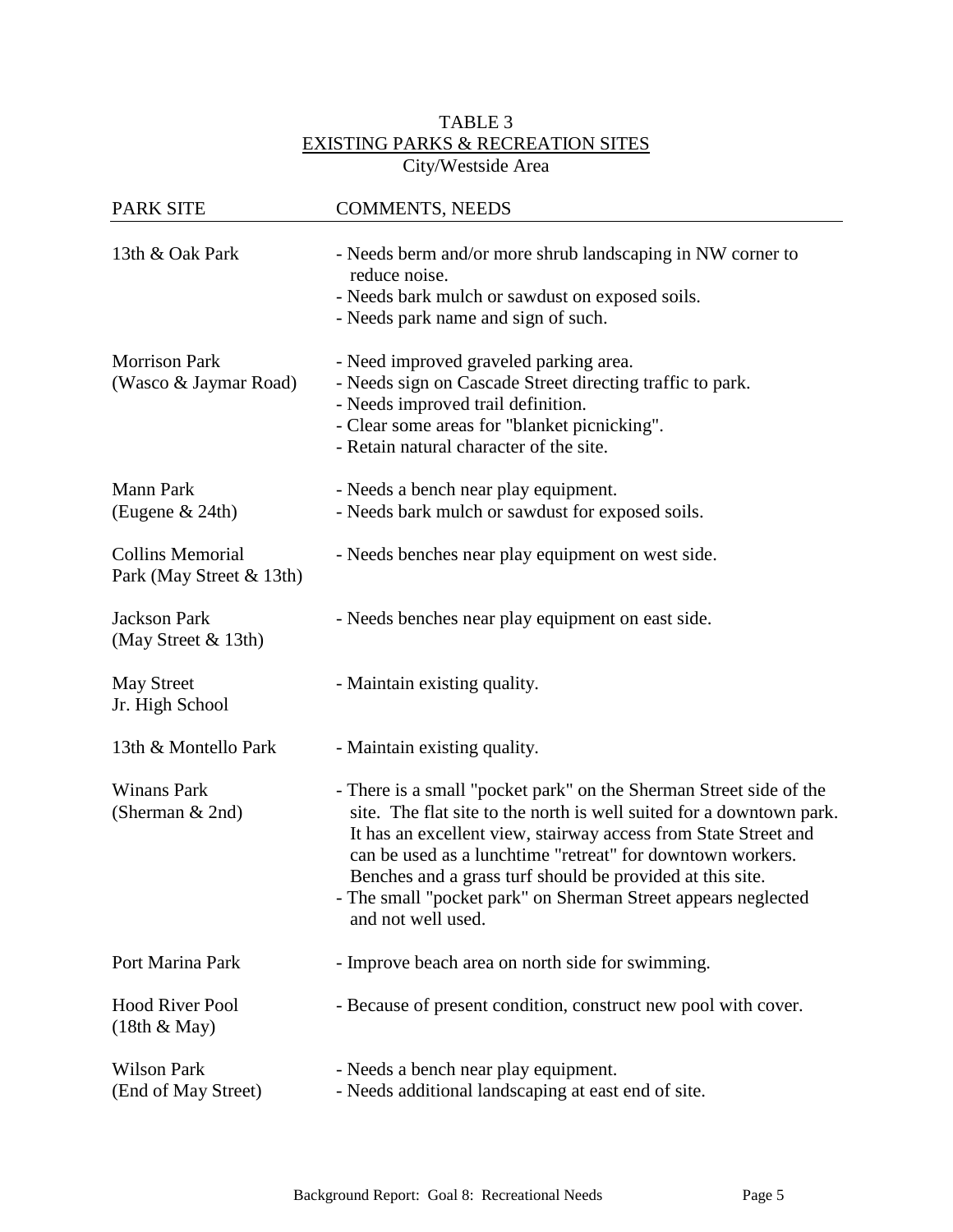# PARK SITE COMMENTS, NEEDS

| <b>School Park</b><br>(Park & Eugene)                                                                                      | - Needs a bench near play equipment.<br>- Needs bark mulch or sawdust for exposed soils.                                                                                                                                           |
|----------------------------------------------------------------------------------------------------------------------------|------------------------------------------------------------------------------------------------------------------------------------------------------------------------------------------------------------------------------------|
| Library Park<br>(at County Library)                                                                                        | - Maintain existing quality.                                                                                                                                                                                                       |
| <b>May Street</b><br>Elem. School                                                                                          | - Maintain existing quality, upgrade tennis-court surface.                                                                                                                                                                         |
| <b>Eliot Park</b><br>(lower Indian -<br>Creek, in City<br>limits)                                                          | - Develop bike/walking trail on north side of Indian Creek.<br>- Retain natural character of the site.                                                                                                                             |
| <b>Ruthton Park</b><br>(west end of<br><b>Westcliff Drive)</b>                                                             | - Encourage the State Highway Department to provide a<br>directional sign on I-84. This site, with the viewpoint<br>and picnic tables, provides a good highway rest area.<br>- Obtain a 25 year lease from the State Highway Dept. |
| Westside Elem. School                                                                                                      | - Maintain existing quality.                                                                                                                                                                                                       |
| H. R. Valley<br><b>High School</b>                                                                                         | - Maintain existing quality.                                                                                                                                                                                                       |
| Oak Grove Park                                                                                                             | - Needs a sign.<br>- Needs a bench near play area.                                                                                                                                                                                 |
| Panorama Point<br>(off Eastside Road)                                                                                      | - Maintain existing quality.                                                                                                                                                                                                       |
| Koberg Beach<br><b>State Park</b><br>(at Rest Area on<br>Interstate 84 approx-<br>imately two miles east<br>of Hood River) | - This park is actually a highway rest area in transition to<br>a park.<br>- There is no access from eastbound 1-80N.<br>- Maintain swimming and picnicking area.                                                                  |
| <b>Fouts State Park</b><br>(off Interstate 84<br>approximately<br>four miles west<br>of Hood River)                        | - This site is undeveloped.<br>- Its natural character should be retained and viewpoints<br>of the Gorge should be developed.<br>- Provide hiking trails and access.                                                               |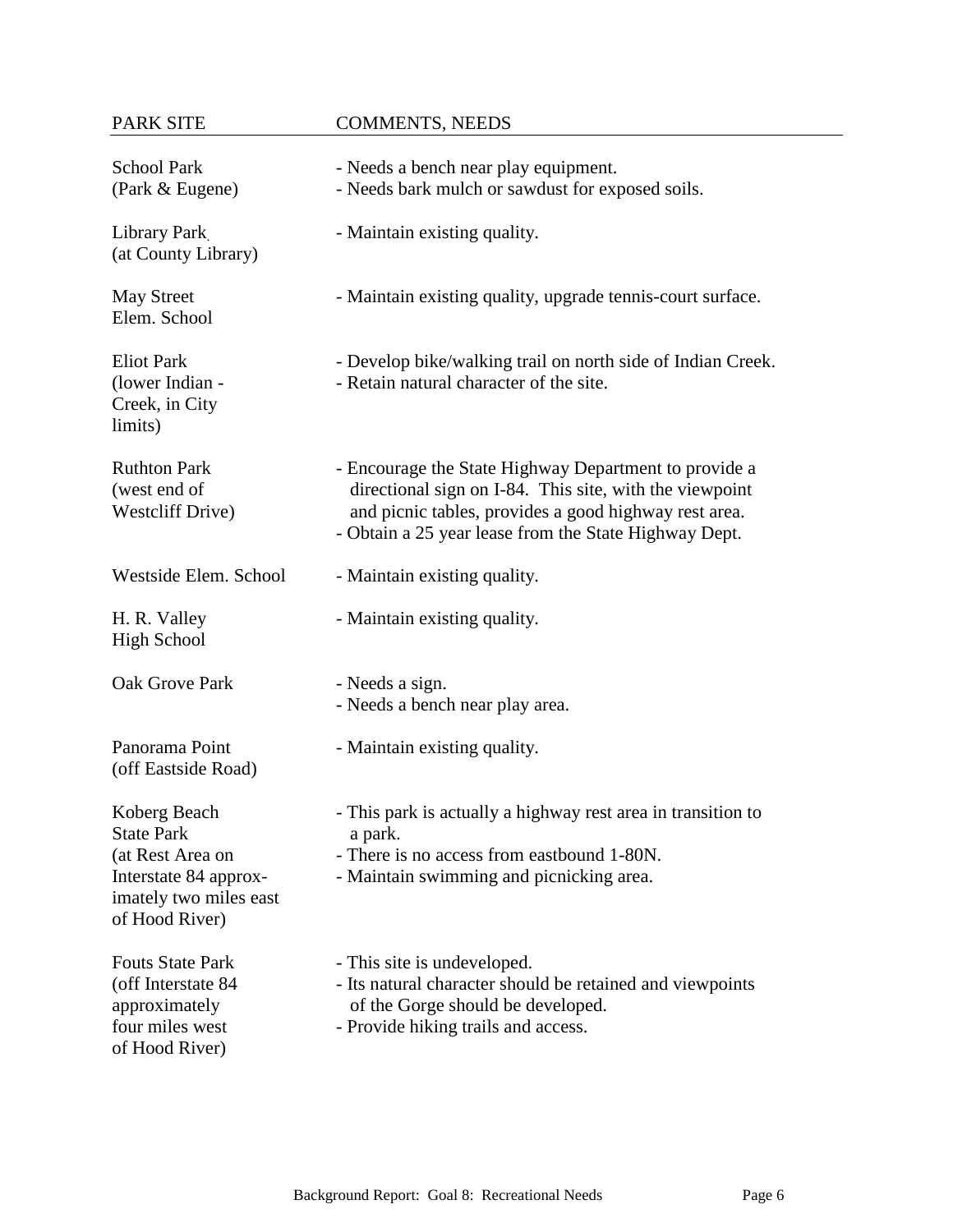Lost Lake Resort has a permit to rent boats, canoes, and cabins to those who patronize the area. The resort has proposed a new building and relocation of the present facilities a short distance from the present facilities.

The present facilities at the Lost Lake recreational area are used beyond capacity during the summer months. Weekend campers are regularly turned away because all existing campsites are full. Dee Flat residents have concerns about the amount of traffic this resort and recreational area is generating. There is also some concern about the possibility of the new resort having a license to sell alcoholic beverages.

The area is rich and abundant in the amount of hiking trails meandering through the area. The famous Pacific Crest National Scenic Trail traverses the County in a north to south direction. The State Parks Branch would like to see a land use designation and zoning which is compatible with this kind of use.

The U.S. Forest Service is presently working with several horseback riding clubs who want to develop a horse camp at Gibson Prairie on the eastside above Neal Creek. The Forest Service is supplying the materials and the horse groups the labor for this joint effort.

The Oregon State Parks Branch would like counties to recognize the need for a local recreation trail system for hiking, bicycling and horseback riding. The possibility exists that local systems might be tied in with the long range State Recreation Trails System.

All of the schools located in the Central Valley area have some outdoor recreational facilities for children. These facilities range from ball fields to playground swings.

Odell lacks adequate parks and recreation facilities. School playgrounds provide the main area for recreation in the area. Odell needs a park of some kind to meet the recreational needs of the growing Odell population. A park and related recreational facilities could be constructed at the Hood River County Fairgrounds.

What was called "Ziba Dimmick State Wayside" was purchased by the County in 1980 after the flood of that year buried it under sand and gravel. It is located on Cooper Spur Road where it crosses the East Fork Hood River, about 34 mile southwest of the town of Mt. Hood (T1N-R10E Section 33, tax lots 400 and 1000). (See Map #2.)

The Park was formerly used as a picnic/day use area. The County is currently in the process of clearing away the sand, which is used for other County projects and in the future plans to renovate the picnic/day use facilities and add a softball field and horse trails. Work is not expected to be completed for several years, as only preliminary cleanup work has begun.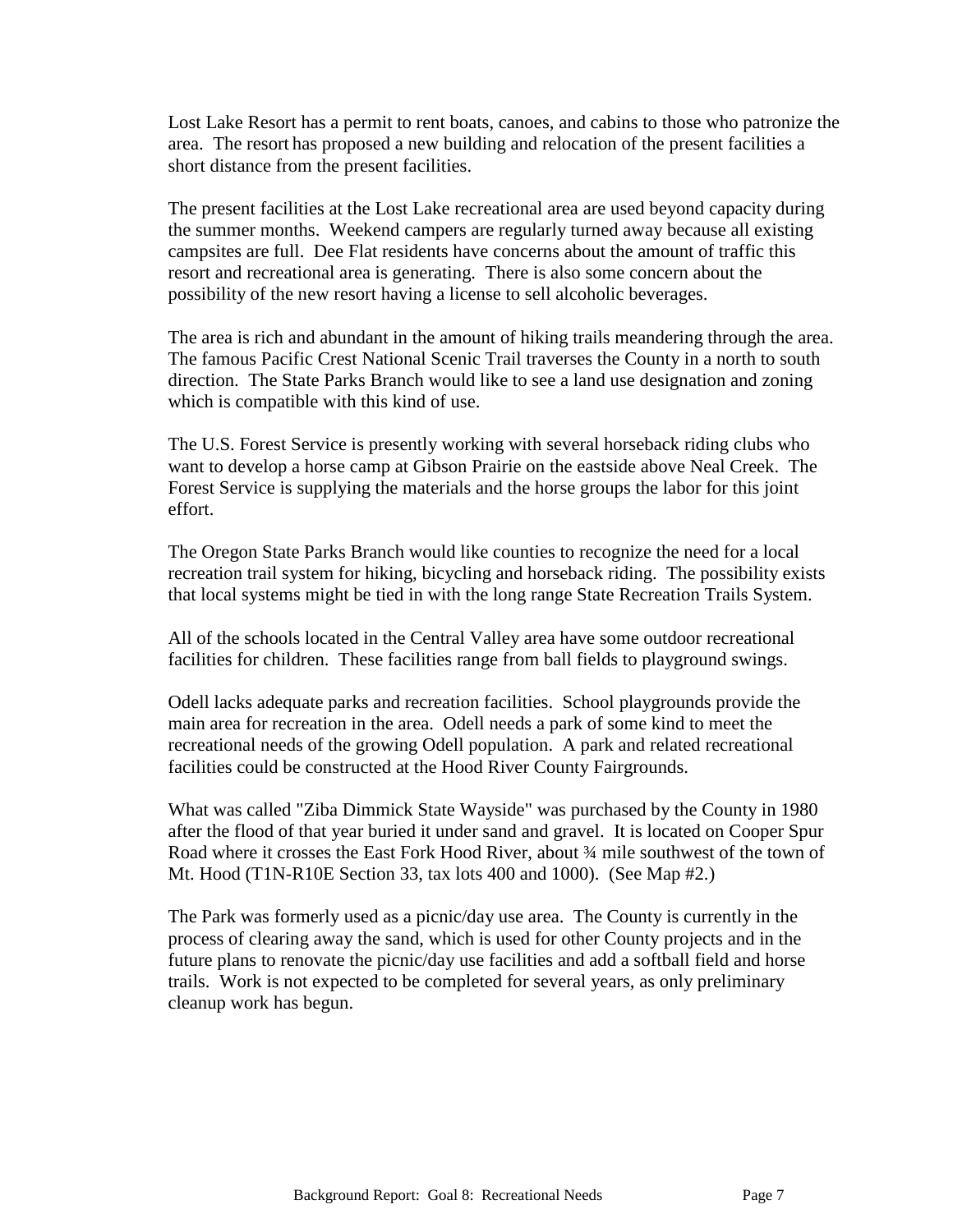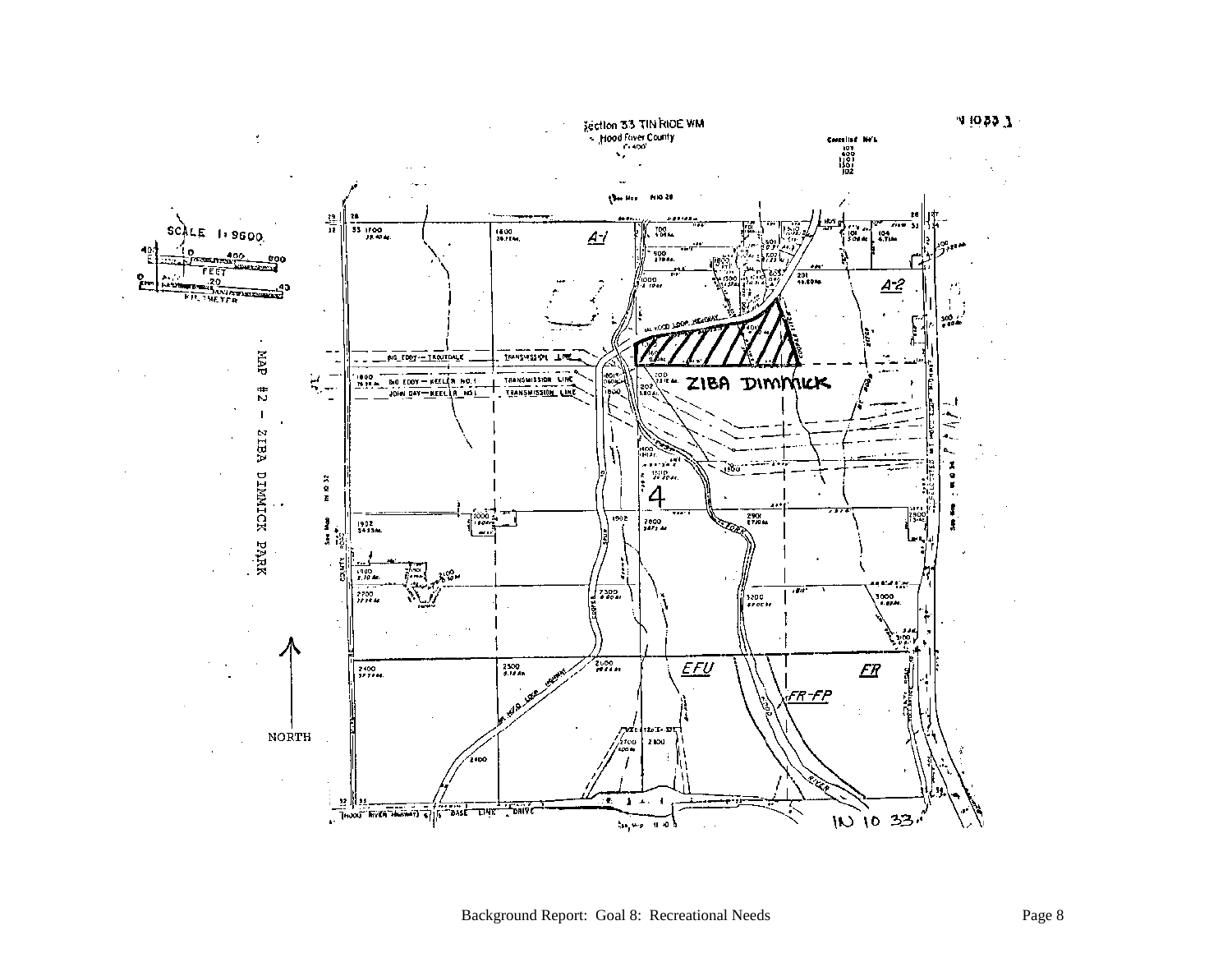At the present time, the Columbia Gorge offers many passive recreational opportunities such as sightseeing, hiking, boating (see Table 4).

Recreational development is currently limited to picnic areas, small campgrounds, trails, trail head parking lots, and boat ramps. All are publicly owned. There are no hotels, large campgrounds, marinas, developed roadside attractions, or recreational housing subdivisions.

An estimated eight million people visit the Columbia Gorge each year (State Highway Division Traffic County Data Sheet). Although many pass through only to utilize the transportation facilities, others visit merely to enjoy the scenic open space.

Though no commercial institutions survive from the tourist trade; many motels, restaurants, and other establishments adjacent to the area depend on the Gorge traffic for their livelihood.

The United States Forest Service has a land-use plan for the Gorge that includes two designations: A Wilderness Study area in the higher elevation portion of the Gorge, and a Special Interest Zone-Scenic designation in the lower elevations. In the Wilderness Study designation, no timber cutting is permitted. In the Special Interest Zone-Scenic designation, timber cutting is limited to developing new viewpoints, developing campgrounds and helispots, and in some cases timber salvage after forest fires or insect damage. The primary objective of these designations is scenic protection for recreation and tourism (United States Department of Agriculture, Eagle Creek Planning Unit Final Environmental Statement, 1975).

County. and privately owned recreational sites are listed in Table 5.

General recreation objectives, policies, etc., regarding recreational uses in the Mt. Hood area have been consolidated and added to the County Policy Document. Other concerns include:

- 1. County Parks and Recreation: The County has a definite interest not only in providing parks for local citizens but also in establishing recreation as a strong local industry.
- 2. Existing Facilities: The County park system is presently comprised of \*nine parks. The location, existing facilities, and expansion potential of each of those in the Mt. Hood area are summarized as follows:

l

The other County parks are located outside of the Mt. Hood area (see Table 5).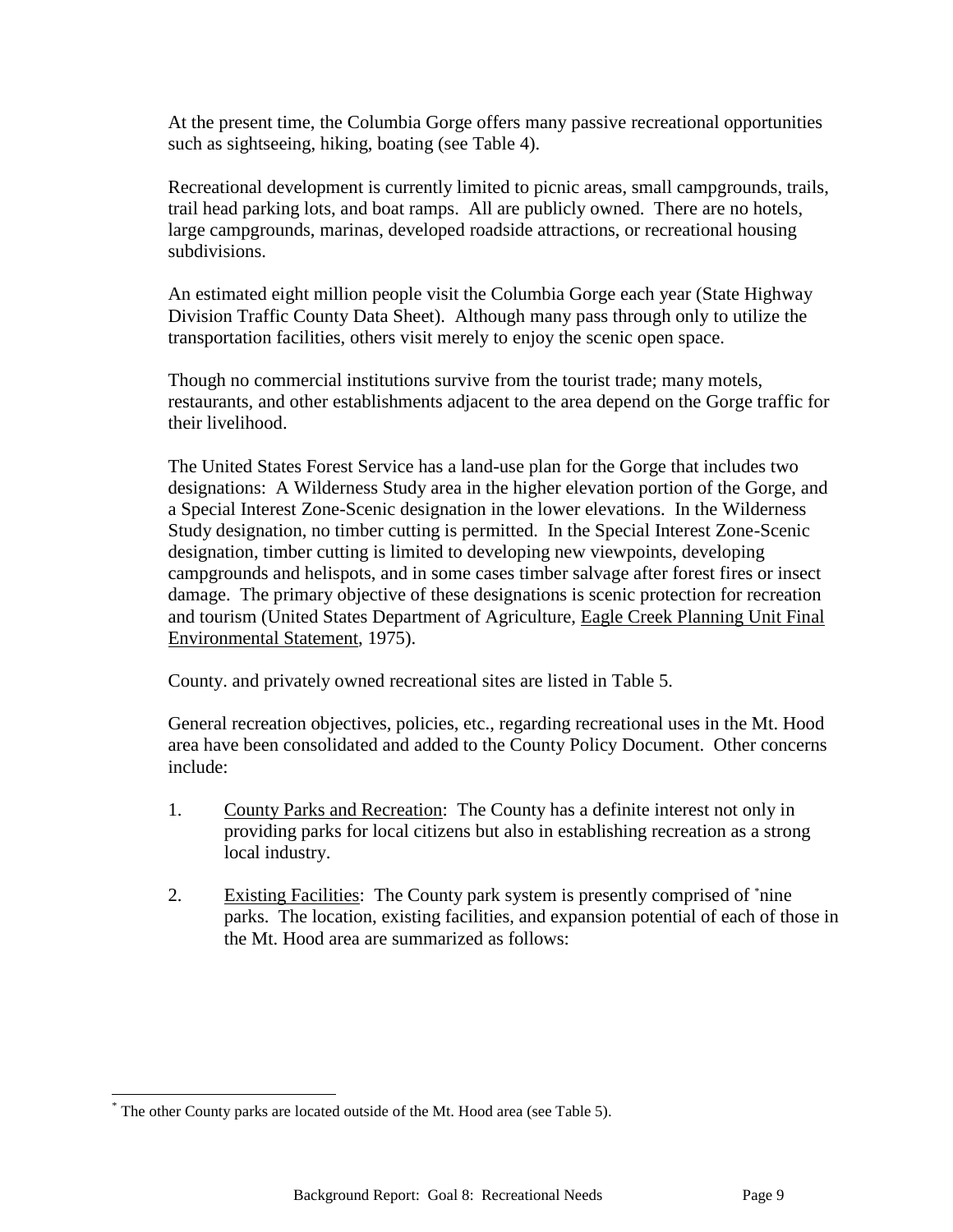# TABLE 4 – COLUMBIA GORGE

| <b>Eagle Creek</b>              | Federal      | XX             | XX          | XX             | XX              | XX               | XX                      | XX     | XX        | XX     | XX        |                   |
|---------------------------------|--------------|----------------|-------------|----------------|-----------------|------------------|-------------------------|--------|-----------|--------|-----------|-------------------|
| Herman Creek                    | Federal      | XX             |             |                |                 | XX               |                         | XX     |           | XX     | XX        |                   |
| Lang Forest Park State Wayside  | State        |                |             |                |                 |                  |                         |        |           |        |           |                   |
| Vencent Lauzman State Park      | <b>State</b> |                |             |                |                 |                  |                         |        | XX        |        |           |                   |
| <b>Lindsey Creek State Park</b> | <b>State</b> |                |             |                |                 |                  |                         |        |           |        |           |                   |
| <b>Seneca Fouts State Parks</b> | <b>State</b> |                |             |                |                 |                  |                         |        |           |        |           |                   |
| Sheridan Wayside State Park     | <b>State</b> | XX             |             |                |                 |                  |                         |        |           |        |           |                   |
| <b>Starvation Creek Wayside</b> | <b>State</b> | XX             |             |                |                 |                  |                         |        |           |        |           |                   |
| Viento State Park               | <b>State</b> | XX             |             |                |                 |                  |                         |        |           |        |           |                   |
| Wygant State Park               | <b>State</b> | XX             |             |                |                 |                  |                         |        |           |        |           |                   |
| TABLE<br>4                      | Ownership    | Picnic<br>Area | Piped Water | <b>Shelter</b> | Trailer Camping | ${\bf Fiskning}$ | $\operatorname{Hiking}$ | Stream | Viewpoint | Toilet | Tent Camp | Utility Buildings |

– COLUMBIA GORGE COLUMBIA GORGE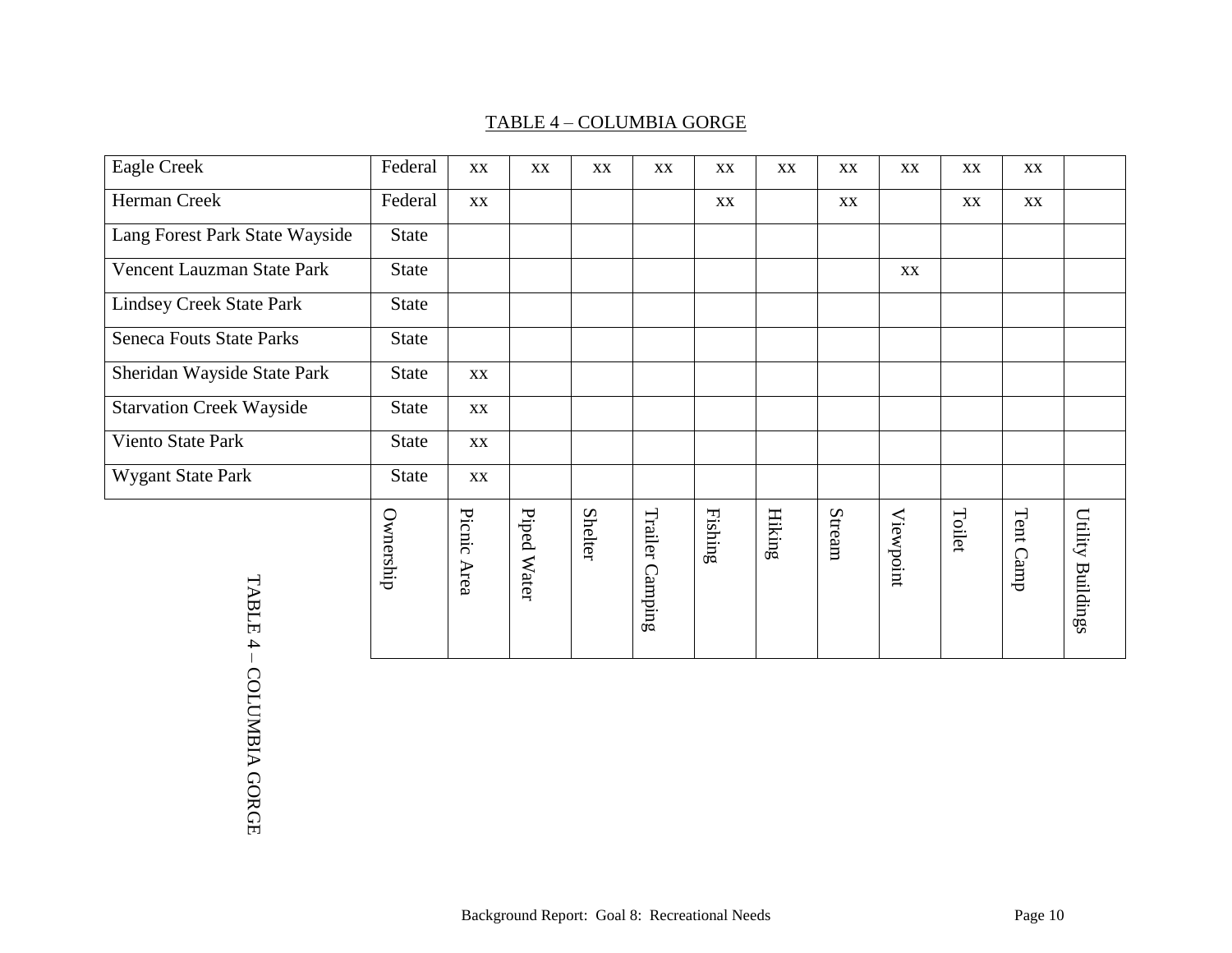# COUNTY & PRIVATELY OWNED RECREATIONAL SITES

|     |                           | $\overline{\mathrm{T}}$ | $\mathbf R$ | S                     | Tax Lot #                      | Ownership                                           | <b>Current Plan</b><br>Designation & Zone |
|-----|---------------------------|-------------------------|-------------|-----------------------|--------------------------------|-----------------------------------------------------|-------------------------------------------|
| 1.  | <b>County Fairgrounds</b> | 2N                      | 10          | 22                    | 2200                           | County owned                                        | FAIRGROUND/EFU                            |
| 2.  | <b>Ruthton Park</b>       | 3N                      | 10          | 27C                   | <b>SW Corner</b>               | <b>Leased from State</b>                            | PARK/C1                                   |
| 3.  | Panorama Point            | 2N                      | 11          | 6                     | 1400                           | County owned                                        | PARK/EFU                                  |
| 4.  | <b>Routson Park</b>       | 1S<br>1S                | 10<br>10    | 29<br>30              | 500<br>600<br><b>SW Corner</b> | County owned                                        | FR-PARK/FR                                |
| 5.  | <b>Tucker Park</b>        | 2N                      | 10          | 15                    | 2500, 2600                     | County owned                                        | <b>FARM/EFU</b>                           |
| 6.  | Dimmick Park              | 1N                      | 10          | 33                    | $400$ , portion of $1000$      | Just purchased from State -<br>not currently in use | <b>FARM/EFU</b>                           |
| 7.  | Oak Grove Park            | 2N                      | 10          | 16                    | 3501, 3801                     | County owned                                        | PARK/RC                                   |
| 8.  | <b>Tollbridge Park</b>    | 1 <sub>N</sub><br>1S    | 10<br>10    | 33<br>$5\overline{)}$ | 3200<br>100                    | County owned                                        | FR-EP-PARK/FR-FP                          |
| 9.  | Kingsley                  | 2N                      | 9           | 22                    | $---$                          | Proposed county ownership                           | FR/FR                                     |
| 10. | <b>County Line Park</b>   | 3N<br>3N                | 11<br>11    | 33<br>34              | ---<br>$---$                   | County owned proposed<br>archery range              | FR-CG/FR-CG                               |
| 11. | Hood River Gun Club       | 2N                      | 10          | 15                    | 3800                           | Private ownership                                   | <b>EFU/FR</b>                             |
| 12. | Mt. Hood Towne Hall       | 1 <sub>N</sub>          | 10          | 27                    | 2100                           | County owned                                        | $C-1/C-1$                                 |
| 13. | <b>Country Club</b>       | 2N                      | 10          | 8                     | All SE 1/4                     | Private ownership                                   | CC/CC                                     |
| 14. | <b>Westside School</b>    | 3N                      | 10          | 35                    | 801                            | County owned                                        | <b>SCHOOL/R-1-7000</b>                    |
| 15. | Hood River High School    | 2N                      | 10          | 3D                    | 100, 600, 800, 900             | County owned                                        | SCHOOL/EFU-FR-FP                          |

Shows only County and private recreation sites – State and Federal Parks & Trails not shown – Privately owned structures on public lands not shown.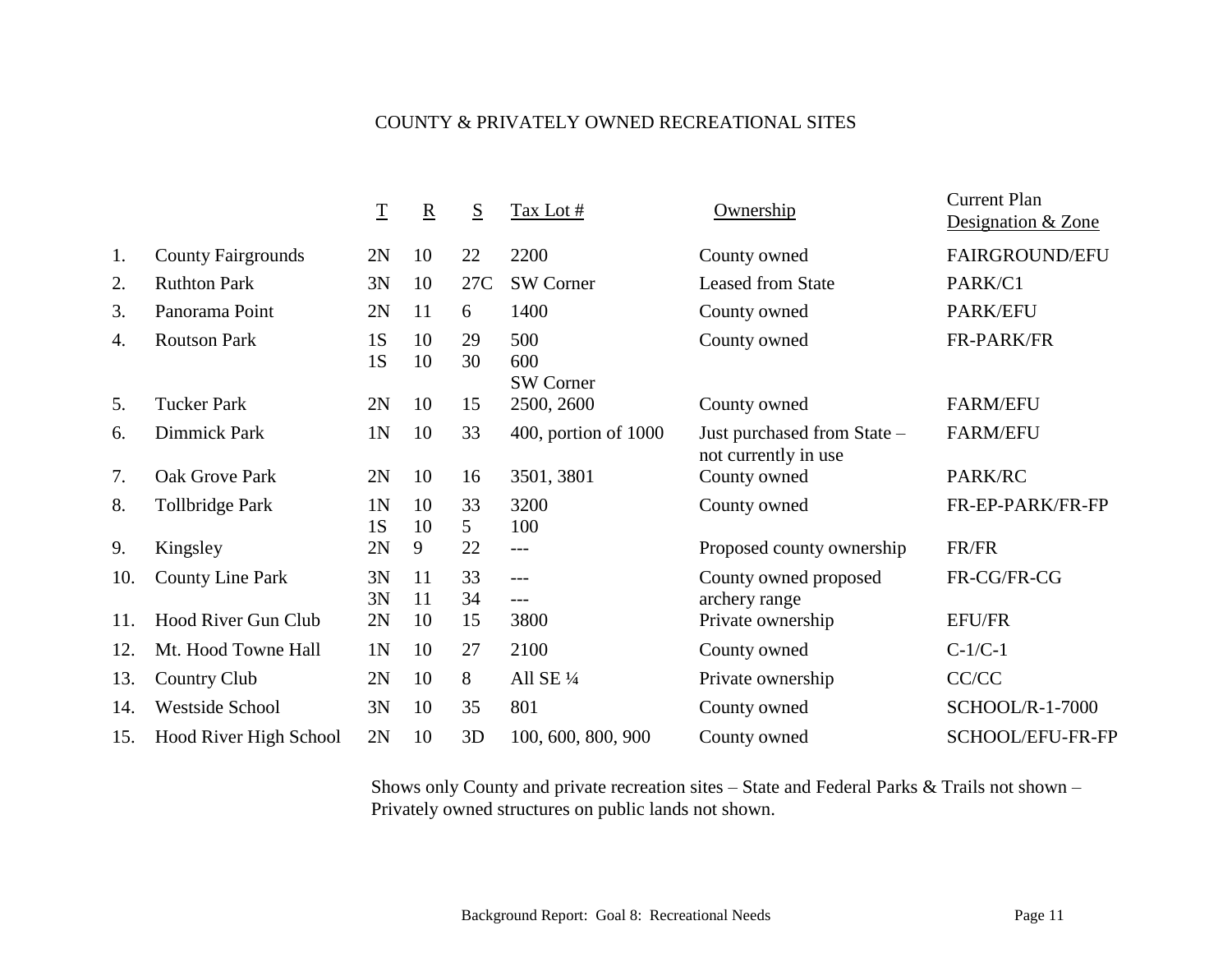- a. Routson Park: This park is located five miles south of Parkdale on the Mt. Hood Loop Highway. Situated next to the East Fork of the Hood River, the park provides an access point and parking area for "anglers". At present the park has sites for either tent camping or picnicking and restrooms. Future plans include additional camping sites on the slope above the present tent area and a caretaker's cottage. The area adjoining the river also provides an area for future picnic facilities.
- b. Tollbridge Park: This park is located  $1\frac{1}{2}$  miles east of Parkdale along the Mt. Hood Loop Highway. Situated next to the East Fork of the Hood River, it also provides an access point and parking area for "anglers". Present facilities include a picnic area with tables, camping spaces for trailers, restrooms and showers, and a caretaker's cottage. Future plans include an area for large group picnics, playground equipment, a playfield and an area for tent camping.

Overall, a variety of recreational opportunities are available to Hood River County residents, from neighborhood "mini parks" to large multi-purpose areas within a short driving distance (Mt. Hood).

C. Recreational Needs:

The Statewide Comprehensive Outdoor Recreation Plan (SCORP) used the County and statewide surveys to determine recreational needs and demand (see Tables 6 and 7); and used the figures to project recreational needs to the year 1990 (see Table 7). From Table 8, it is shown that the yet unmet recreational needs in Hood River County include: campsites, biking trails, tennis and all purpose courts, off-road vehicle trails, golf courses, and neighborhood and community parks.

The SCORP has also identified "special area needs" (p. 5.52). These are listed below:

- 1. Access to fishing areas (parking, bank access, public piers, etc.);
- 2. Target ranges for various types of firearms and archery;
- 3. Wilderness, natural areas, and nature preserves in critical resource areas, especially at low altitudes and near population centers;
- 4. Archeological sites;
- 5. Historic areas and structures; and
- 6. Parking spaces for snowmobiling and cross-country skiing.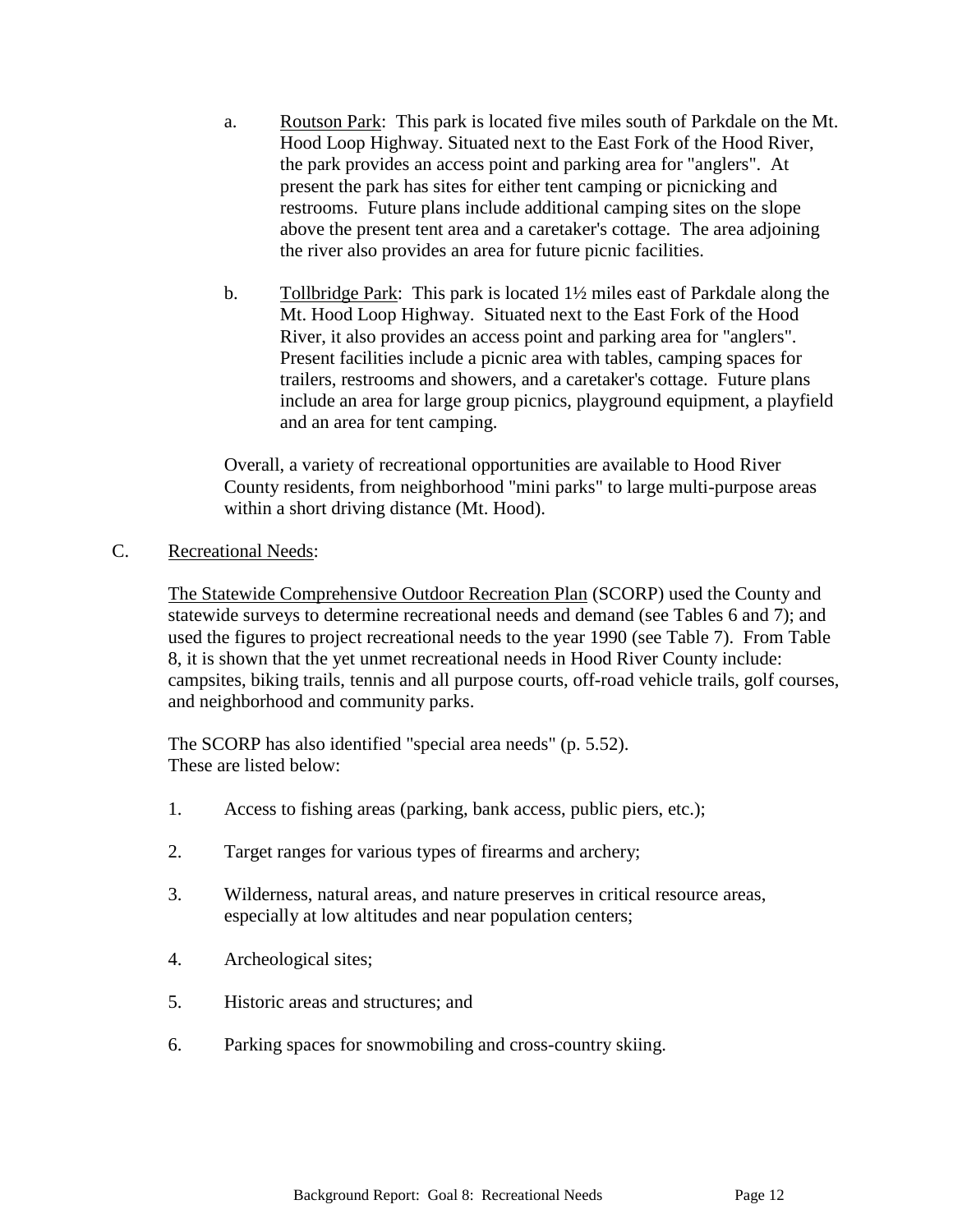### TABLE 6

#### LIST OF COUNTY RECREATION EXPRESSED NEEDS

#### AUGUST, 1977

#### **Hood River County**

Indoor pools Walking trails Bike trails Ballfields Golf courses Tennis courts ORV trails and areas Boat launch lanes Campsites away from Interstate 80 Access to Columbia River Neighborhood parks Community parks District parks All-purpose courts

Source: Oregon State Parks and Recreation Branch, Dept. of Transportation, Oregon Statewide Comprehensive Outdoor Recreation Plan (SCORP), (Fourth Edition, 1978), Appendix C.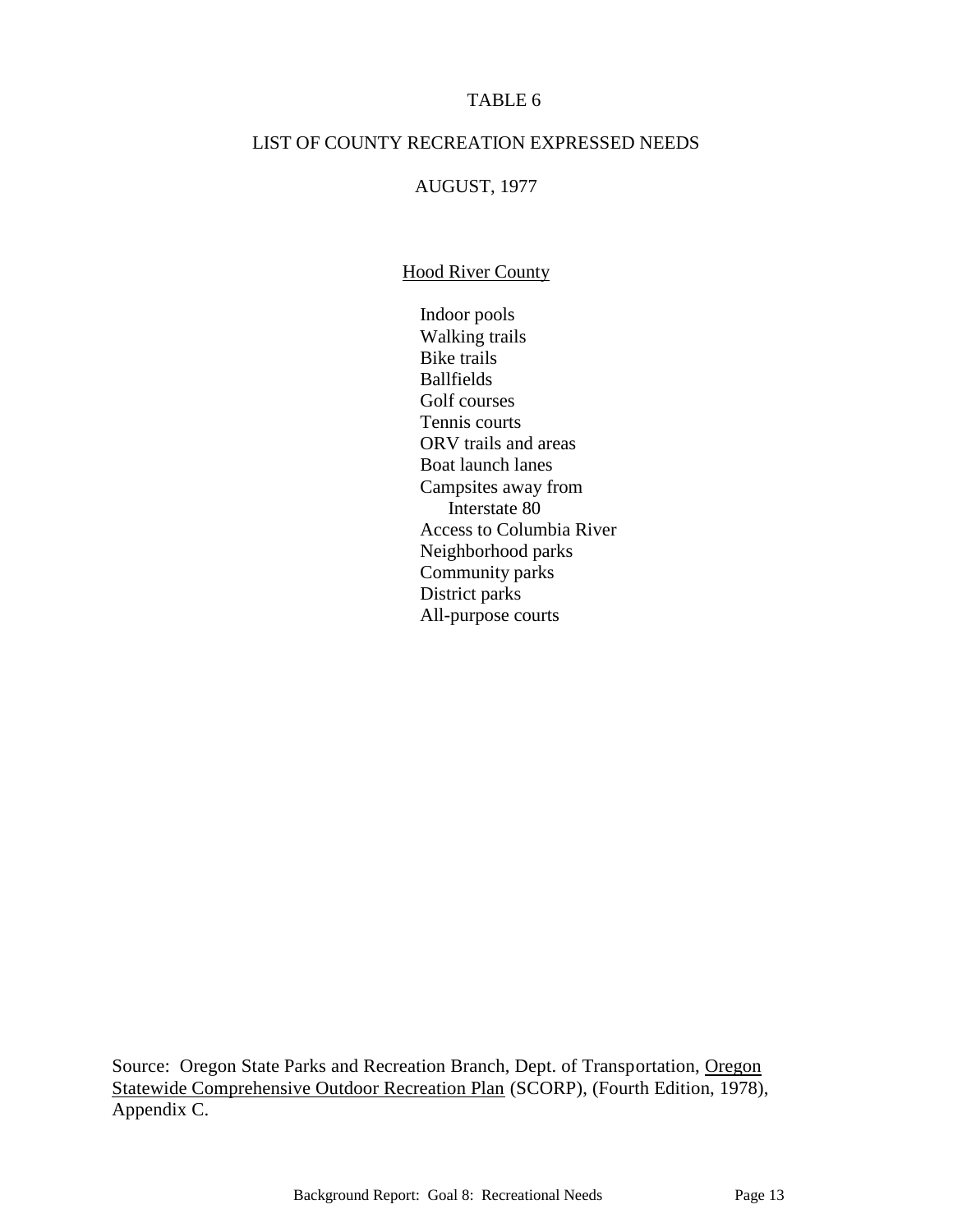# TABLE 7

## HOOD RIVER, WASCO & SHERMAN COUNTIES

## DISTRICT IX OUTDOOR RECREATION DEMAND \* Recreation Data Subcommittee PNWRBC

| <b>Activity</b>                                 | 1975                           | 1980                           | 1990                            | 2000                            |
|-------------------------------------------------|--------------------------------|--------------------------------|---------------------------------|---------------------------------|
| Camping                                         | 1,115,300                      | 1,225,900                      | 1,454,500                       | 1,624,200                       |
| Picnicking                                      | 428,300                        | 458,200                        | 527,800                         | 576,300                         |
| <b>Swimming Pool</b><br>Non-pool<br>Sightseeing | 361,280<br>90,320<br>1,598,700 | 369,680<br>92,420<br>1,718,600 | 406,080<br>101,520<br>2,033,600 | 431,680<br>107,920<br>2,240,000 |
| Fishing                                         | 332,300                        | 345,900                        | 385,900                         | 411,500                         |
| <b>Boating</b>                                  | 113,100                        | 142,200                        | 169,100                         | 188,100                         |
| Water Skiing                                    | 71,500                         | 78,100                         | 90,600                          | 102,000                         |
| Walking & Hiking                                | 1,641,100                      | 1,731,900                      | 1,943,800                       | 2,085,600                       |
| Hunting                                         | 154,800                        | 171,700                        | 198,900                         | 215,500                         |
| <b>Outdoor Games</b>                            | 302,100                        | 318,000                        | 352,500                         | 371,800                         |
| Bicycling                                       | 278,000                        | 290,600                        | 319,600                         | 338,200                         |
| Golfing                                         | 79,700                         | 87,000                         | 101,000                         | 110,300                         |
| Horseback                                       | 69,800                         | 74,600                         | 87,800                          | 94,000                          |
| <b>Cultural Events</b>                          | 273,500                        | 286,200                        | 324,200                         | 345,700                         |
| Snow                                            | 447,400                        | 501,400                        | 604,100                         | 688,100                         |
| Other                                           | 1,841,000                      | 2,039,900                      | 2,422,500                       | 2,647,700                       |

\* Activity occasions generated

Source: Oregon State Parks and Recreation Branch, Dept of Transportation<br><u>Oregon Statewide Comprehensive Outdoor Recreation Plan</u> (SCORP), (Fourth<br>Edition, 1978) p. 5.16 Source: Oregon State Parks and Recreation Branch, Dept of Transportation<br>Source: Oregon State Parks and Recreation Branch, Dept of Transportation<br><u>Oregon Statewide Comprehensive Outdoor Recreation Plan</u> (SCORP), (Fourth Edition, 1978) p. 5.16Oregon Statewide Comprehensive Outdoor Recreation Plan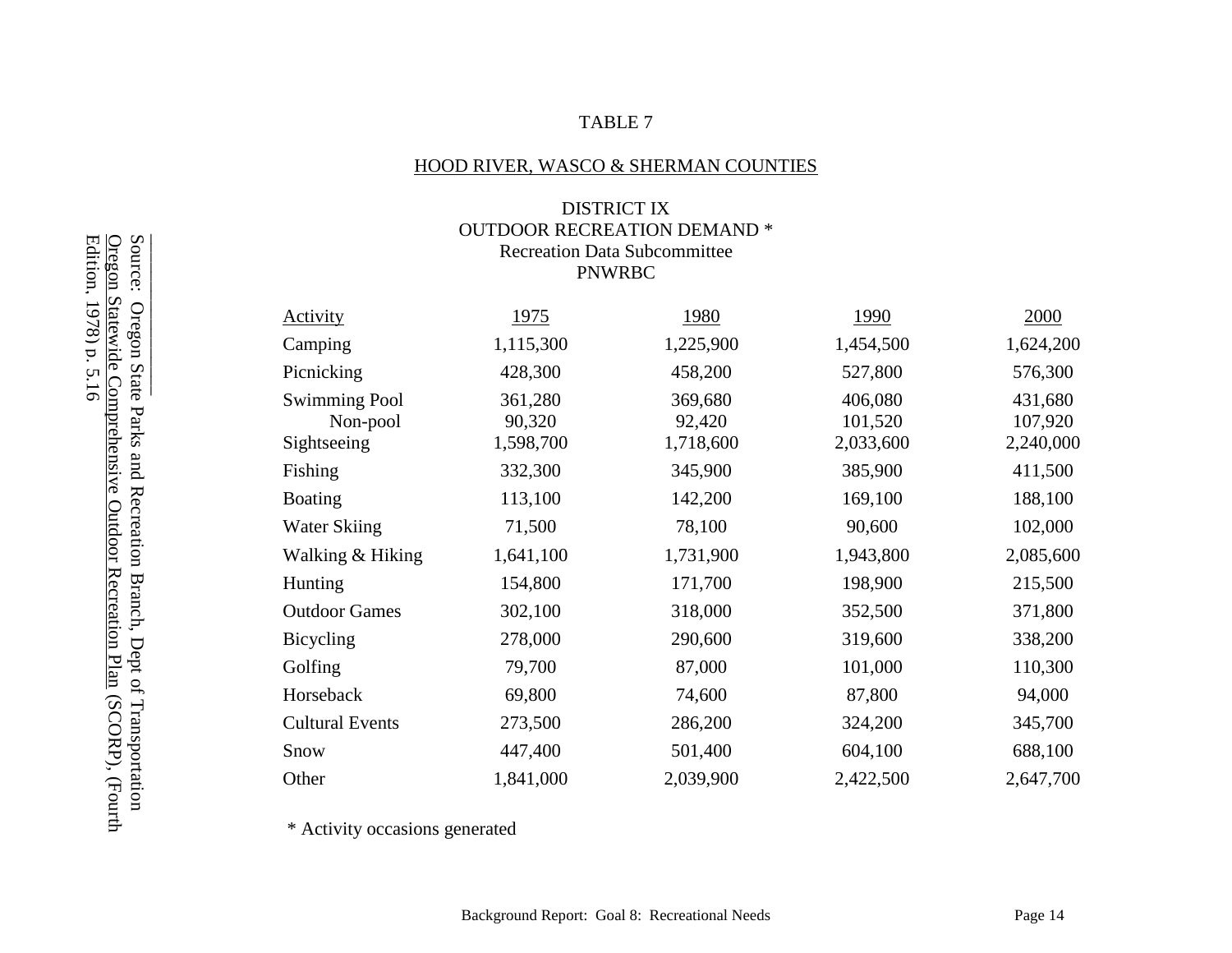# TABLE 8

# Hood River County Needs

|                           |       |                 |                 |                  | Net Need       |                |
|---------------------------|-------|-----------------|-----------------|------------------|----------------|----------------|
| Facility                  | Unit  | Supply          | Gross Need      | 1975             | 1980           | 1990           |
| Campsites                 | Site  | 427             | 1,024           | 597              | 700            | 908            |
| Picnic Tables             | Table | 297             | 215             | (82)             | (68)           | (34)           |
| <b>Swimming Pools</b>     | Pool  | $\mathbf{1}$    | $\mathbf{1}$    | $\boldsymbol{0}$ | $\overline{0}$ | $\theta$       |
| <b>Boat Launch Lanes</b>  | Lane  | 7               | $\mathbf{1}$    | (6)              | (5)            | (5)            |
| Swim Beach                | Feet  | 1,280           | 193             | (1,087)          | (1,080)        | (1,056)        |
| Walking & Hiking Trails   | Mile  | 47              | 47              | $\boldsymbol{0}$ | 3              | 9              |
| <b>Biking Trails</b>      | Mile  | $\overline{1}$  | $\overline{4}$  | 3                | 3              | $\overline{4}$ |
| <b>Bridle Trails</b>      | Mile  | 36              | 3               | (33)             | (33)           | (33)           |
| <b>Ball Fields</b>        | Field | 12              | 6               | (6)              | (6)            | (5)            |
| <b>Tennis Courts</b>      | Court | $\overline{5}$  | $\underline{6}$ | $\mathbf{1}$     | 1              | $\overline{2}$ |
| <b>All Purpose Courts</b> | Court | $\overline{3}$  | $\underline{6}$ | 3                | 3              | $\overline{4}$ |
| <b>ORV</b> Trails         | Mile  | $\underline{0}$ | $\overline{2}$  | $\overline{2}$   | $\overline{3}$ | 3              |
| Golf                      | Holes | $\overline{9}$  | <u>18</u>       | 9                | 9              | 9              |
| Neighborhood Parks        | Acres | 19.0            | 71.5            | 52.5             | 54.5           | 62.5           |
| <b>Community Parks</b>    | Acres | 27.0            | 143.0           | 116.0            | 120.0          | 136.0          |
| <b>District Parks</b>     | Acres | 493.0           | 214.0           | (279.0)          | (272.5)        | (244.5)        |
| <b>Regional Parks</b>     | Acres | 933.0           | 358.0           | (575.0)          | (566.0)        | (526.0)        |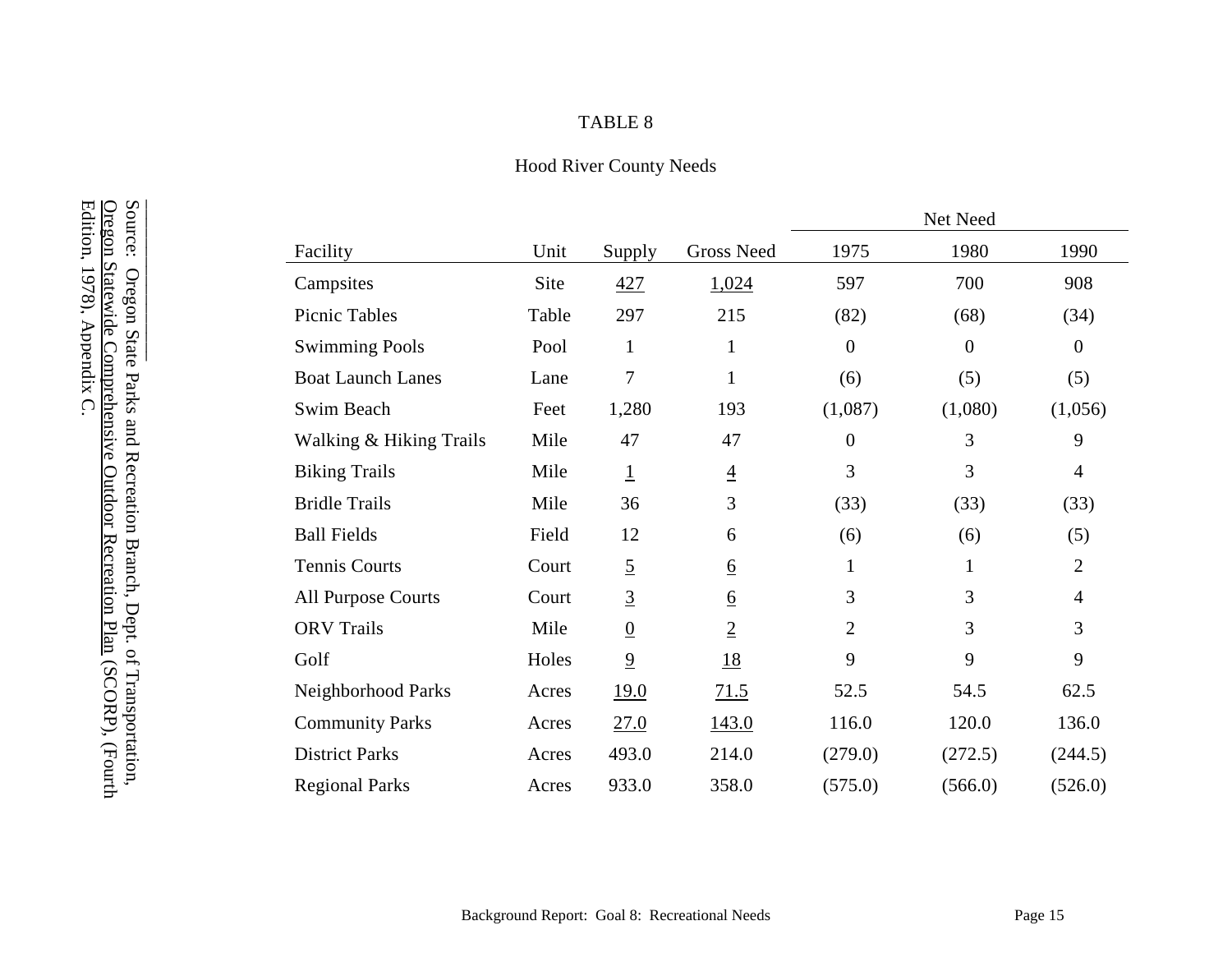Any of the recreational needs identified in the SCORP could be met by the Mt. Hood area. The area currently provides wilderness, natural areas and native preserves near population centers, historic areas and structures, access to fishing areas and parking for snowmobiling and cross-country skiing, campsites, and off-road vehicle trails. No needs are identified for other snow related recreational facilities or recreational housing. Identified recreational needs in the Mt. Hood area include off-road parking for hikers, cross-country skiiers, etc., campgrounds and picnic areas, trails, parks, golf courses and visitor centers noted in the previous Mt. Hood Plan. All these uses could be permitted either outright or with a Conditional Use Permit on either private or Federal lands in the FR, EFU, or RR Zones.<sup>1</sup> The FR designation states that developments must be limited to those compatible with forest management, i.e., hunting, camps, day use facilities. Golf courses are currently permitted as conditional uses in the RR Zone and are a permitted use under 215.213 in an EFU Zone, although they are not specifically mentioned in the County EFU Zone.

Needs expressed in the SCORP that could be met in the Columbia Gorge area include: campsites, biking trails, off-road vehicle trails, community parks, access to fishing areas, wilderness and natural areas, and archaeological sites. Any of these uses could be allowed in the Scenic Protection Zone as long as they would not adversely affect the scenic qualities of the Gorge. Other needs expressed in the SCORP (Table 6) that analysis shows have been adequately met (Table 8) are uses associated with the Columbia River, such as boat launch lanes and other accesses to the river.

Identified recreational needs for the Columbia Gorge area include: bridle paths, bicycle and hiking trails, trailheads with corrals and other equestrian facilities, campgrounds, and educational and recreational centers. The Scenic Protection Zone, which applies to the entire Columbia Gorge area, permits each of these uses as long as they do not seriously interfere with the natural character of the Gorge or conflict with outdoor recreational activities in the Gorge (Zoning Ordinance, Section 53.20).

The Hood River County Parks Committee has communicated several concerns they wish to have considered in the development of the new Comprehensive Plan for the Central Valley area. These include:

- 1. If and when the Green Point Reservoir is enlarged to augment irrigation water supplies for the Farmers Irrigation District, the recreational possibilities for the Reservoir should be included in the Plan.
- 2. The provision of bridle paths along Wyeast, Summit, Lippman, and Canyon Roads should be considered.
- 3. Additional viewpoints and bicycle routes should be designated (Source: Department of Public Works letter re. County Parks Committee, 5/18/78.)

l <sup>1</sup> U.S.F.S. – Gresham Office, phone conversation  $8/31/82$ .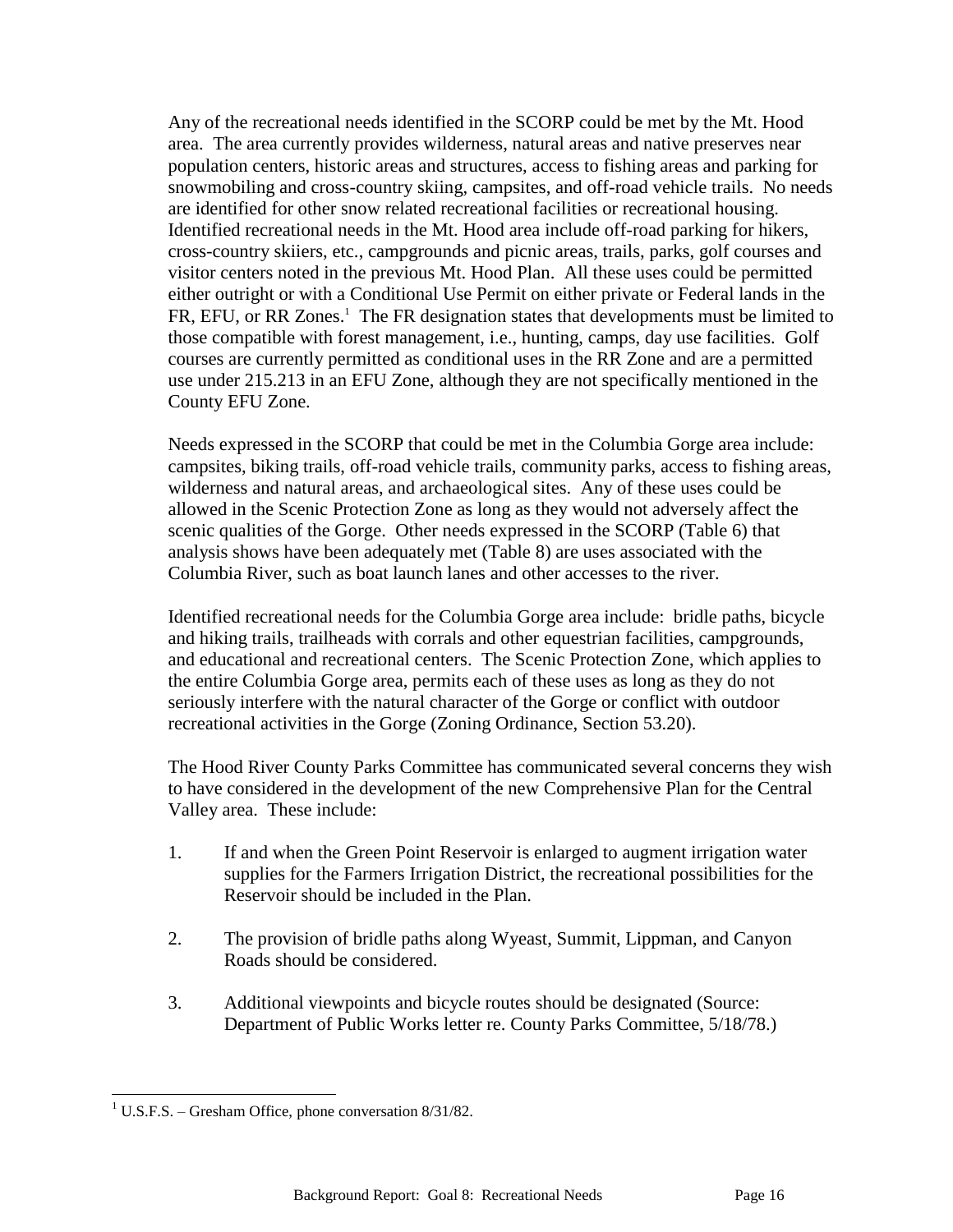The construction of bicycle paths and lanes through the Valley is needed. A bike trail system between Wyeast School and Odell is highly desirable and should be constructed because of the traffic safety problems encountered by students using the county roads between the two areas.

The crushing and destruction of irrigation pipes in the orchards by adolescents riding motorbikes is recognized as a problem by many orchardists. Adolescent motorbikers cannot legally drive on public roads and therefore choose to use orchard lands for bike routes.

Horseback riding is a popular recreational pursuit in the valley. Horseback riding trails should be established in strategic locations as indicated by the Hood River County Parks Committee recommendations found in this background section.

The need for an all-weather swimming pool for Hood River County has been discussed for a number of years. Considerable support exists in the valley for building a facility of this kind. Possible locations for the pool include the present pool site in Hood River, the high school grounds or the fairground in Odell. Recent communication with the Bureau of Outdoor Recreation personnel indicate that matching funds may be available for construction costs.

If and when the Green Point Reservoir is constructed, various recreational facilities should be built. At a minimum, boat launching and day use picnic facilities should be constructed. Overnight camping facilities might also be considered.

D. Policies, Strategies, etc.:

The following are recommended to be included in the County Policy Document under Policies and Strategies:

- 1. The County will coordinate with public agencies in the management of public lands.
- 2. The County will not require planning permits for activities on public lands but may request the opportunity for review and comment on all proposals on public lands in the County. County Building Permits could, however, be required by the Building Official.
- 3. Normal maintenance, rehabilitation, replacements, minor betterment, repair improvements, and other similar construct activities (as determined by the Planning Director) on State, County and Federal parks shall be exempted from the requirement of acquiring a Conditional Use Permit.

#### E. Golf Course:

The Hood River Golf Course is considered a recreational activity.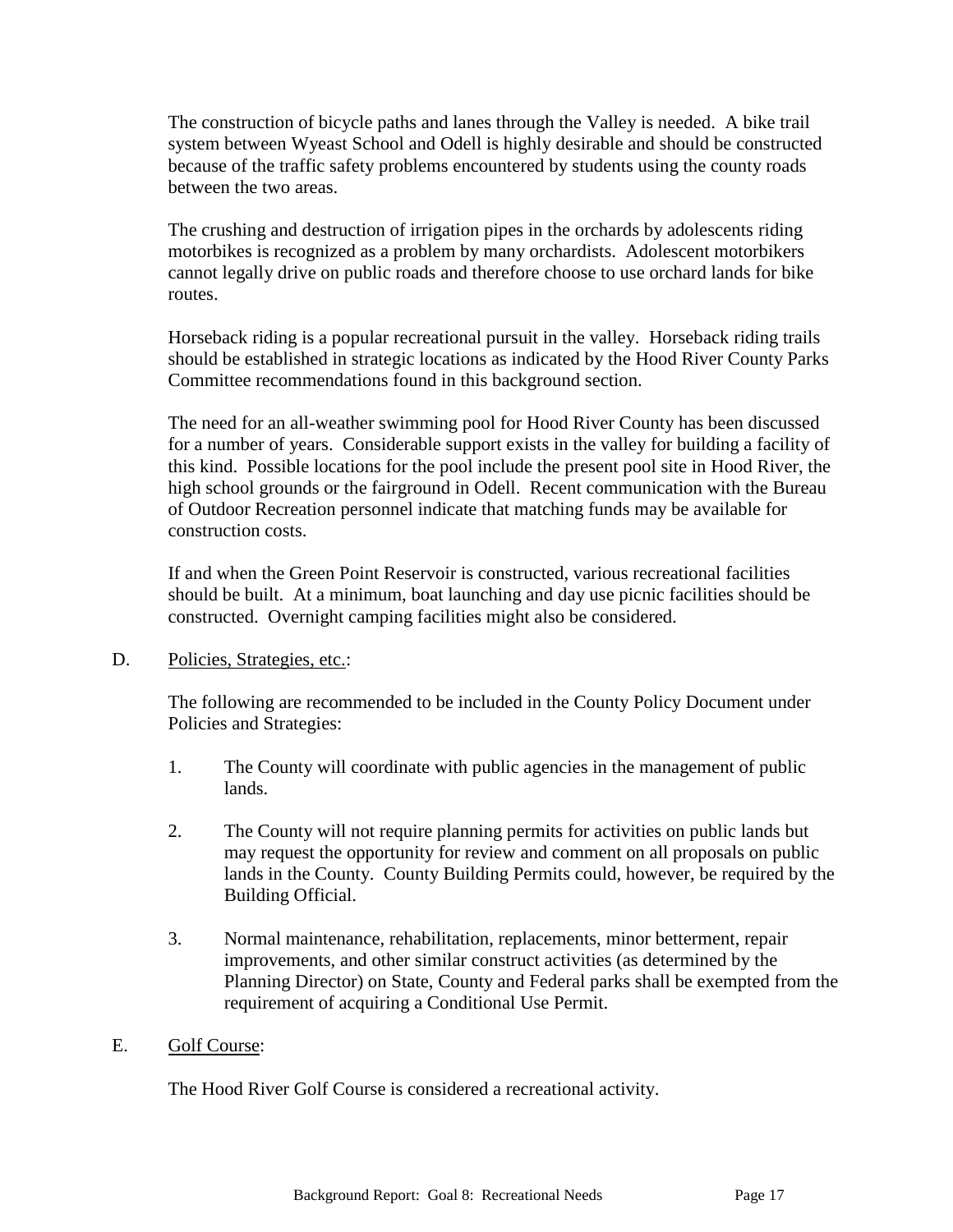As discussed above, the Statewide Comprehensive Outdoor Recreation Plan (SCORP) determines that the yet unmet recreational needs in Hood River County include, among others, golf courses.

The process for justifying the Golf Course Exception Area is outlined in the County Exceptions Document under Map #40.

## F. Conclusions and Observations: Findings:

- 1. The Central Valley offers a variety of outdoor recreational opportunities.
- 2. Tucker Park recreational opportunities should be increased at a minimum to include a ball field and additional picnic areas.
- 3. Odell needs a neighborhood park offering a variety of recreational opportunities.
- 4. The Mt. Hood Towne Hall could use an outdoor picnic shelter. Construction of a ballpark might also be appropriate.
- 5. The Lost Lake recreational facilities are used beyond capacity during the summer months.
- 6. A recreational trail system for bicycling, hiking and horseback riding is needed in the Central Valley area.
- 7. Recommendations should be made concerning the type and extent of recreation facilities desired for the new Green Point (Kingsley) Reservoir.
- 8. A Recreational Resource Matrix which contains a list of existing park sites, activities and site use, access, and size was developed.
- 9. The vacant City property located south of the swimming pool would be excellent as a location for a community center building and could be funded by the EDA and/or HUD Community Block Grant funds.
- 10. People in low-income groups (below \$5,000) walk to work, parks, and to shopping areas more than any other income group.<sup>2</sup>
- 11. Persons who live in communities with a population between 5,000 and 25,000 participate in outdoor recreation more often than residents in any other size community.<sup>3</sup>

 $\overline{a}$  $2$  The State Comprehensive Outdoor Recreation Plan, 1972.

<sup>3</sup> Ibid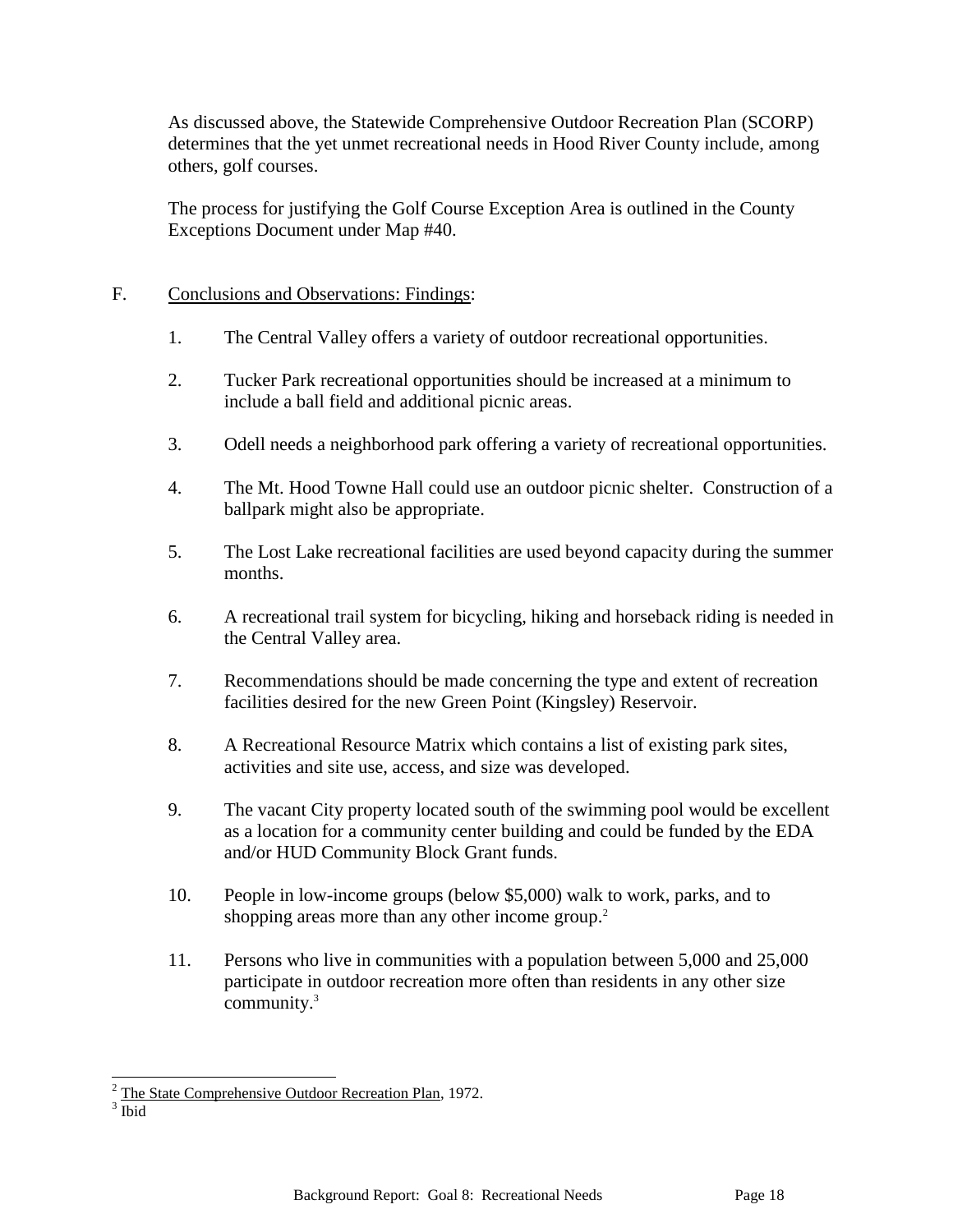- 12. Pleasure driving and sightseeing are popular activities and are more appropriately provided by the State through their highways program.
- 13. Swimming, tennis, baseball, picnicking, bike riding and other active pursuits are the most popular activities in the area.
- 14. There is a need for a community center to house indoor activities for young and elderly residents (see item 9 above).
- 15. The impending Bonneville Pool level fluctuation and rising pool level will inundate parts of the Koberg Beach Swimming Area and the Port of Hood River's beach north of the picnic park area.
- 16. There is a need to provide bikeways of at least Class 3 in strategic locations within the community. (For a description of bike-path types, see Transportation.)
- 17. The overall level of park quality and activities available is inadequate.
- 18. The Bureau of Outdoor Recreation (BOR) classification of park land in the City/Westside area is as follows: Class 1 (urban) = 28 acres; Class 2 (semideveloped) = 84 acres; Class 3 (non-developed except trails) = 40 acres; Class 4 (natural areas) = 38 acres. (Note: This does not include State and County forest lands or Hood River Gorge lands.) $4$
- 19. Bikeways and walkways are an important part of recreation; however, these topics are addressed in the Transportation Section.
- 20. Add additional policies, strategies, etc., noted in Section "D" in the County Policy Document.

 4 Ibid